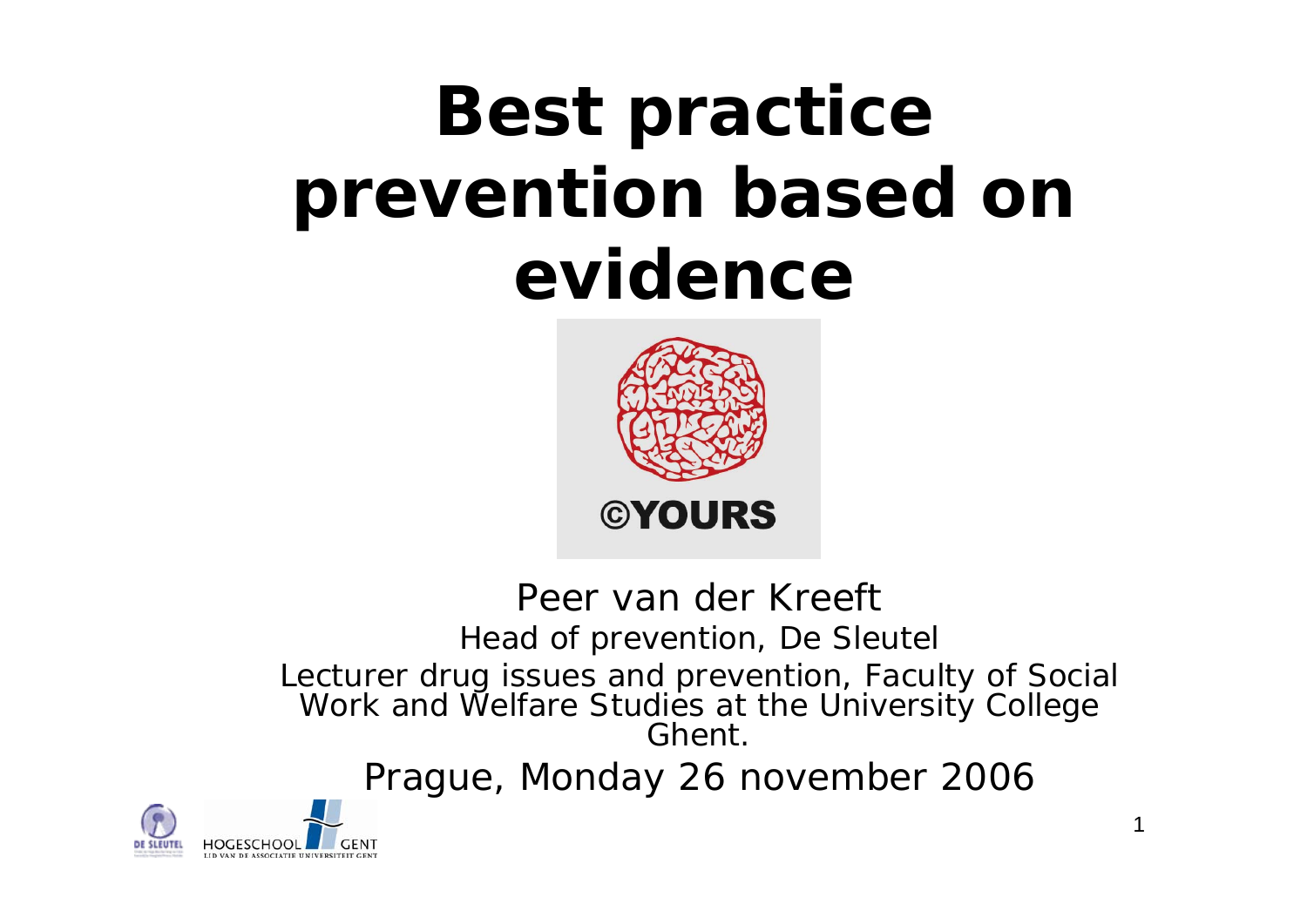## Prevention is an expertise

- •Preventive thinking
- • Drug prevention in comprehensive models
- Prevention can beOpinion based Theory based Evidence based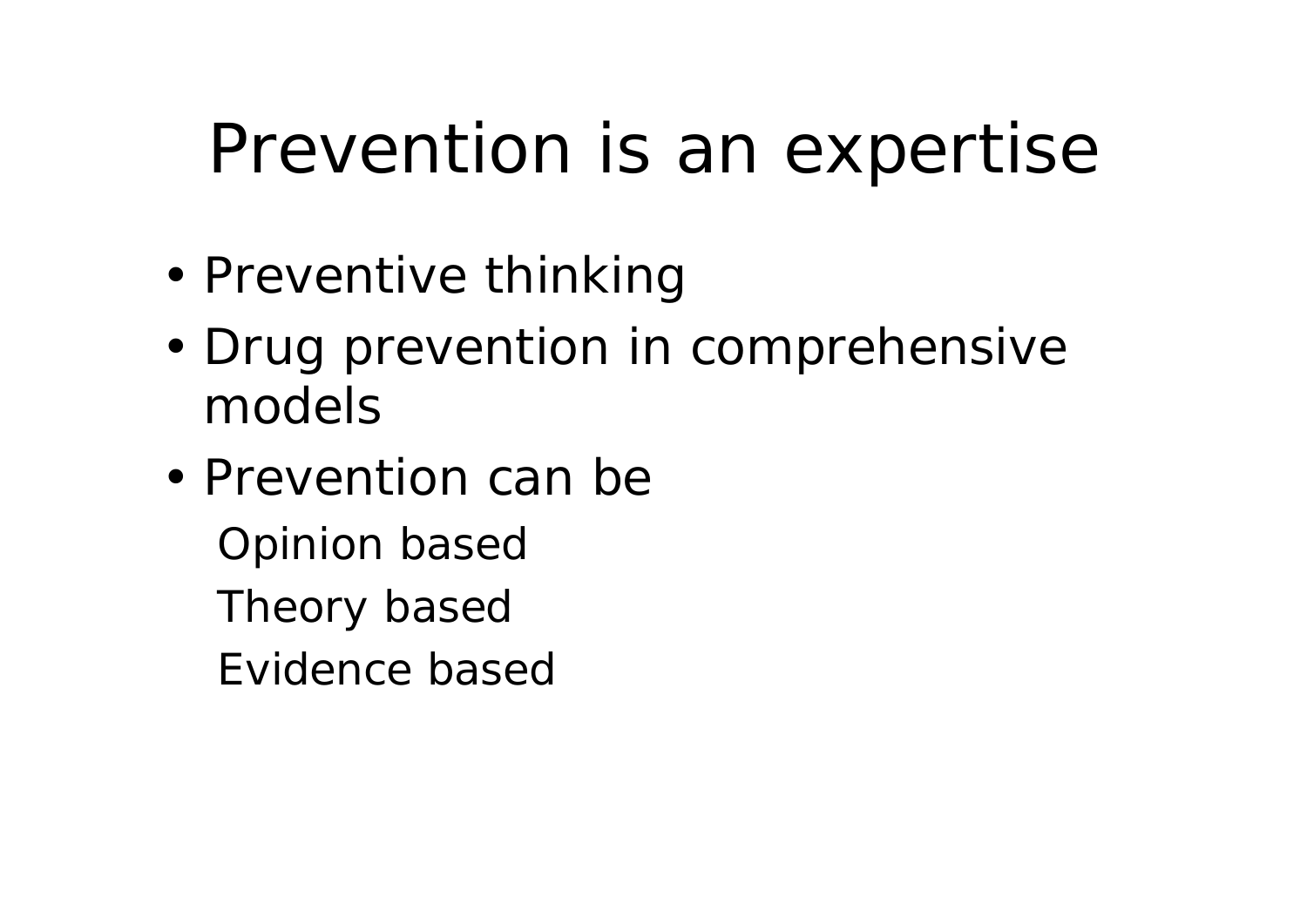### Action research: practicioners work together with researchers

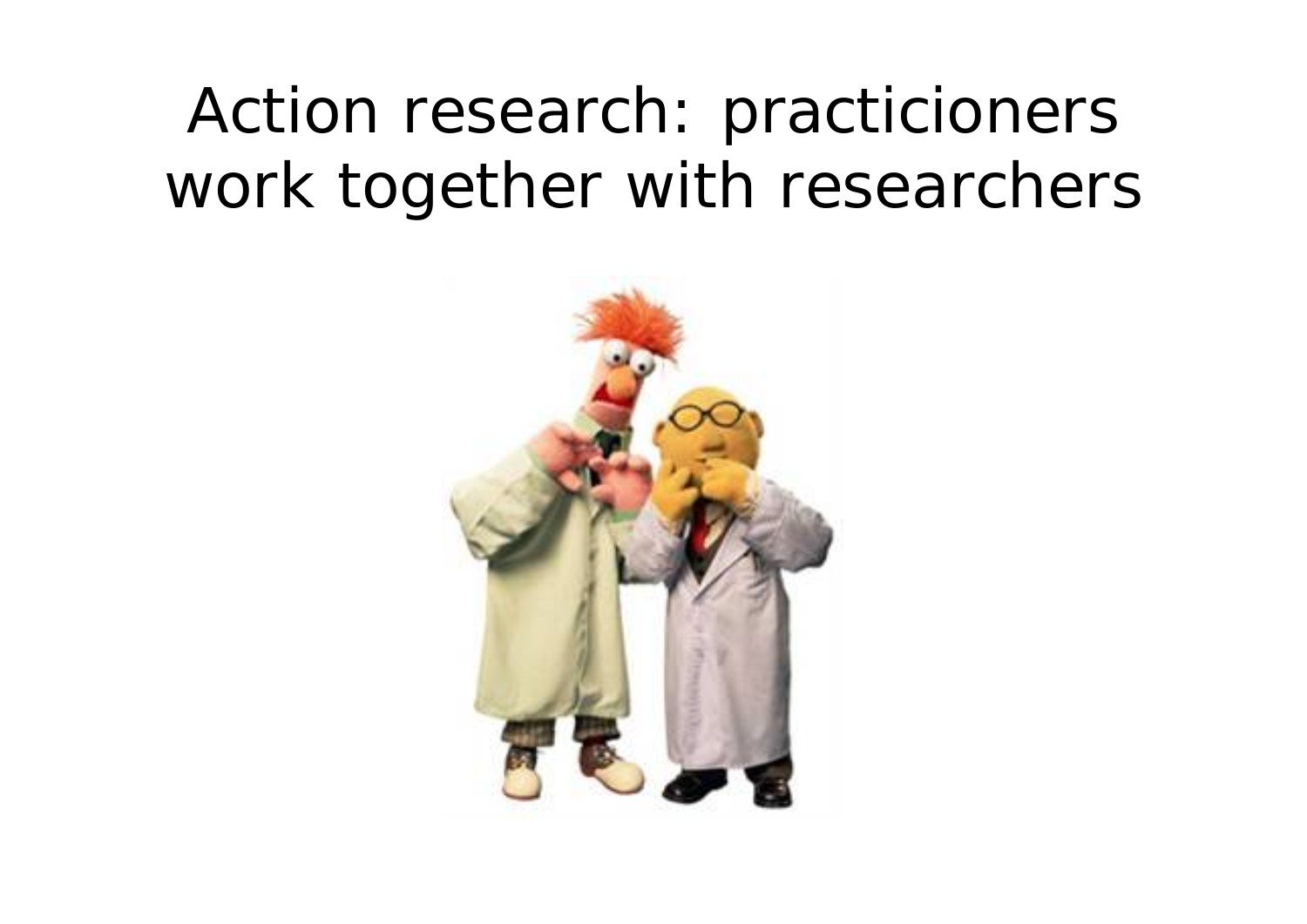## What works?

- RCT Randomized Controlled Trial
- •components from *meta-analyses*
- •… from *systematic reviews*
- other research
- •good practice (American Psychologists Association)

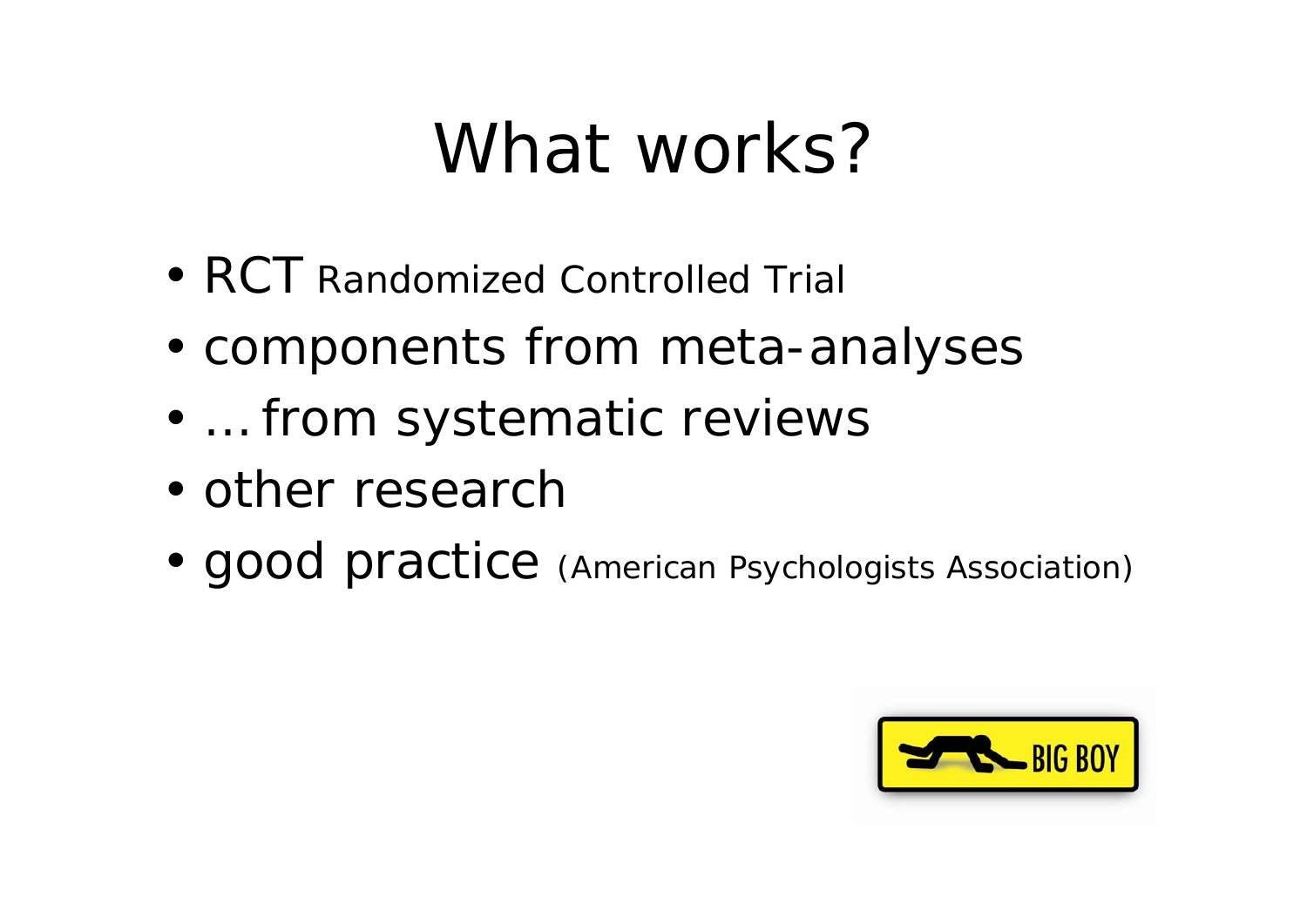# Problems with evidence

- The evidence base is highly diversified and specialised
- The evidence base is always "work in progress"
	- Continuous need for identifying unsatisfactory practice and for new evidence
- Most evidence comes from developed countries
	- Not necessarily applicable in other countries/cultures

Uchtenhagen, ICAA Edinburgh 2006

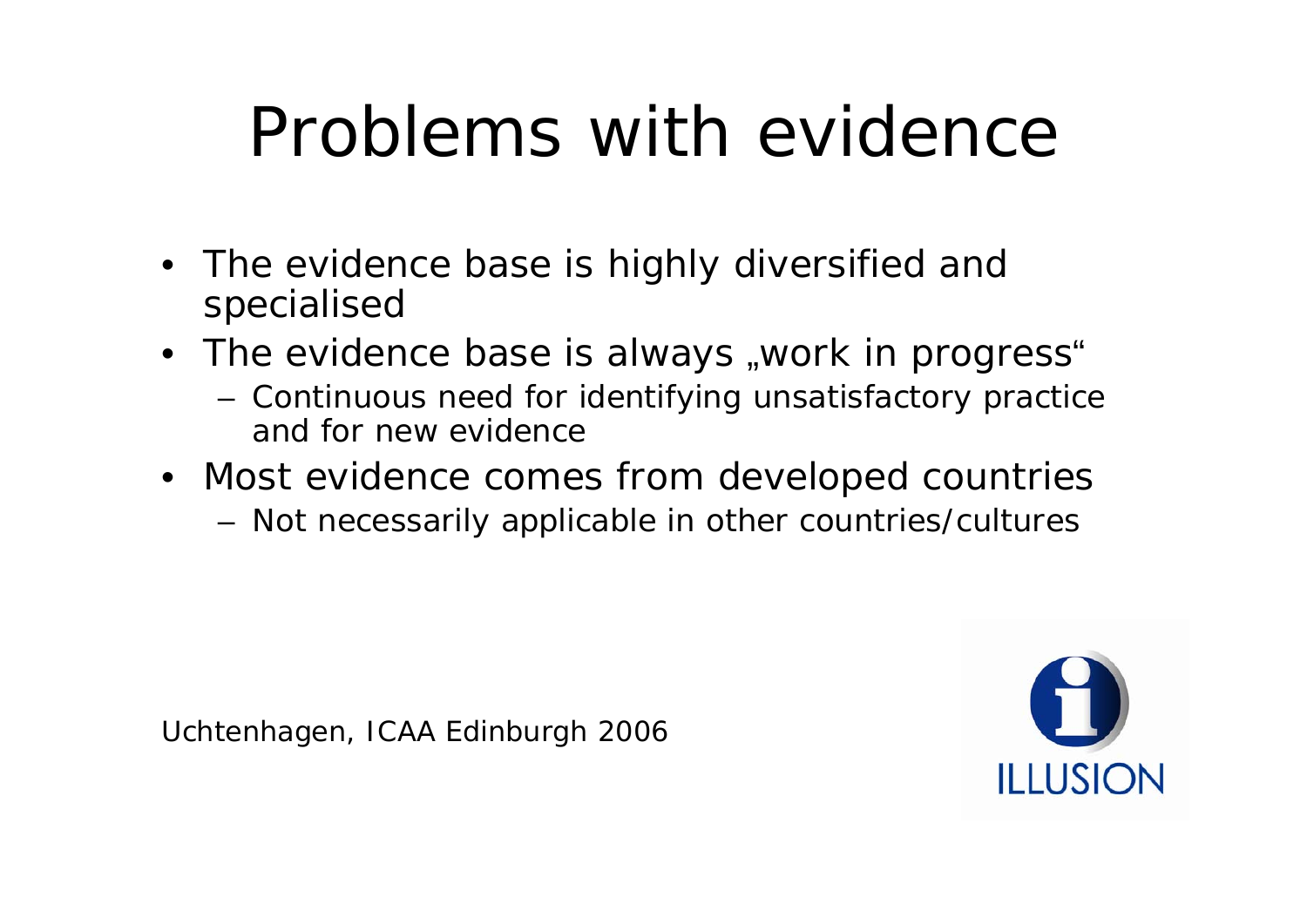## Classification

#### **Primary prevention**

target group has not used drugs

#### **Secondary prevention**

target group has used drugs but no manifest problem

#### **Tertiary prevention**

reduction harmful consequences of manifest problem and relapse prevention

Caplan 1964 Principles of Preventive Psychiatry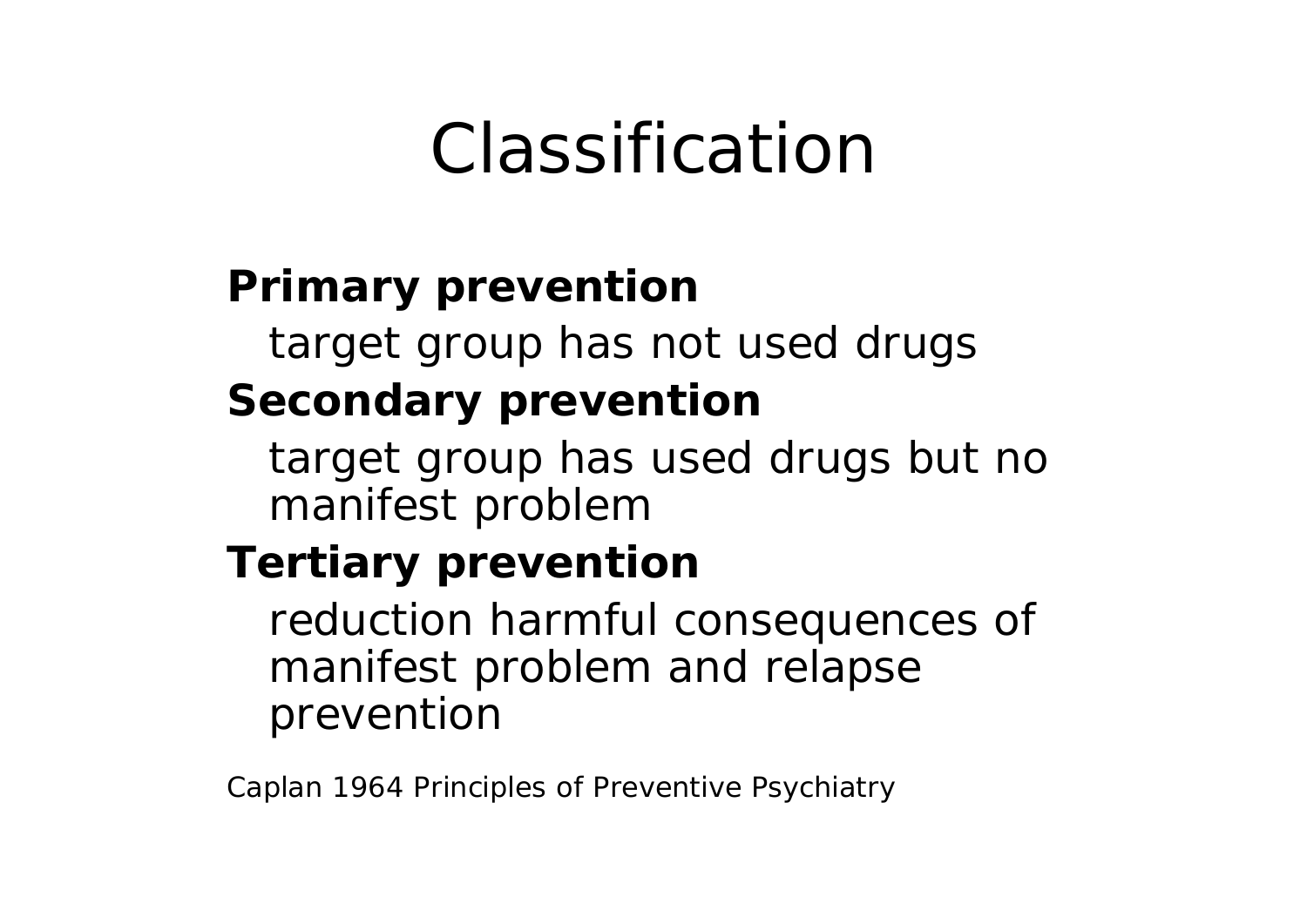# Within primary prevention:

- **Universal programmes** for the whole population.
- **Selective programmes** for *at risk*  subgroups. E.g. children of alcoholic parents, lack of education skills, violent environment
- **Indicated programmes** for people not addicted but with indications of danger.

Mrazek & Haggerty 1994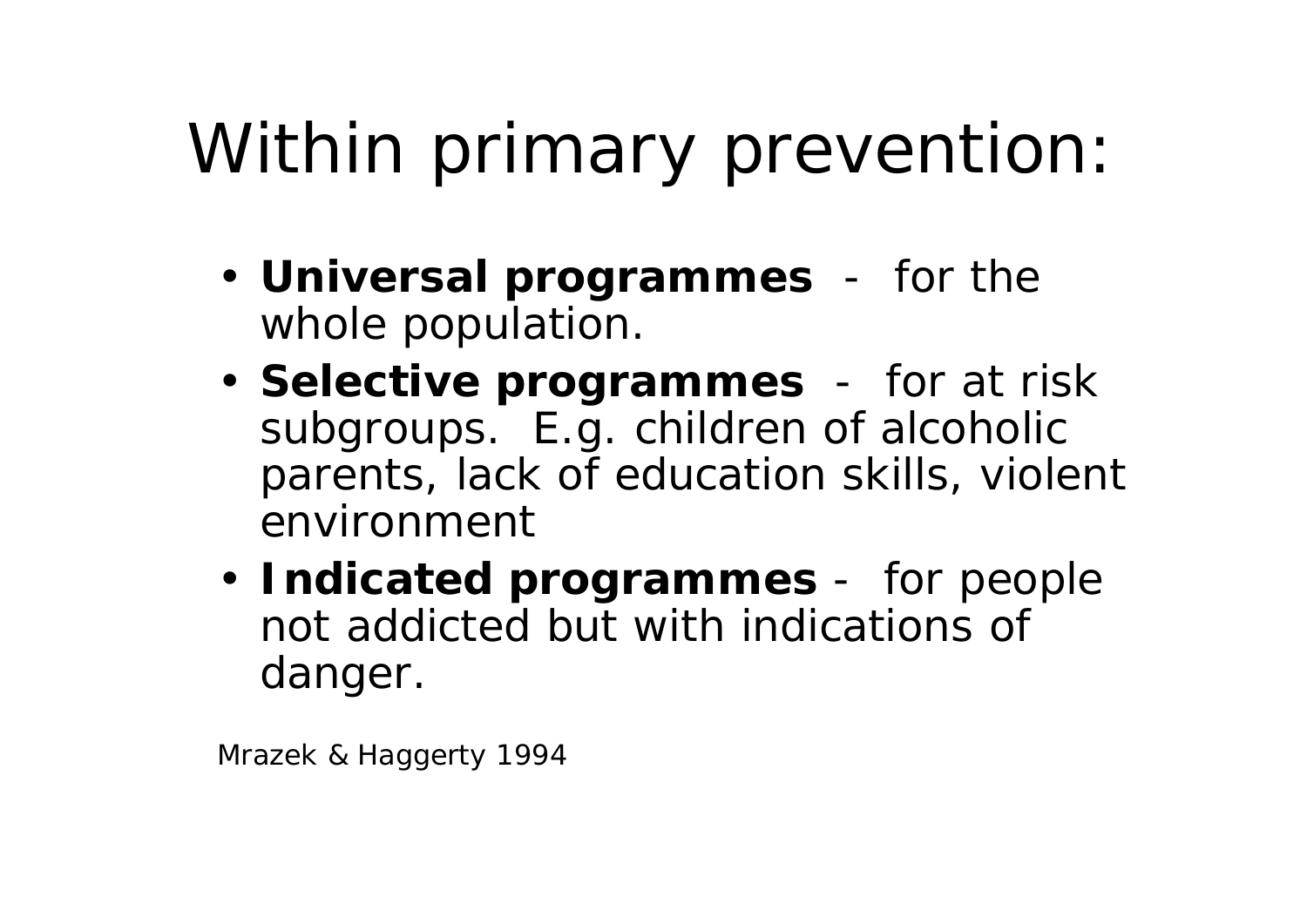# Drug strategy in any area

- **Supply reduction**
- **Demand reduction**
- **Harm reduction**

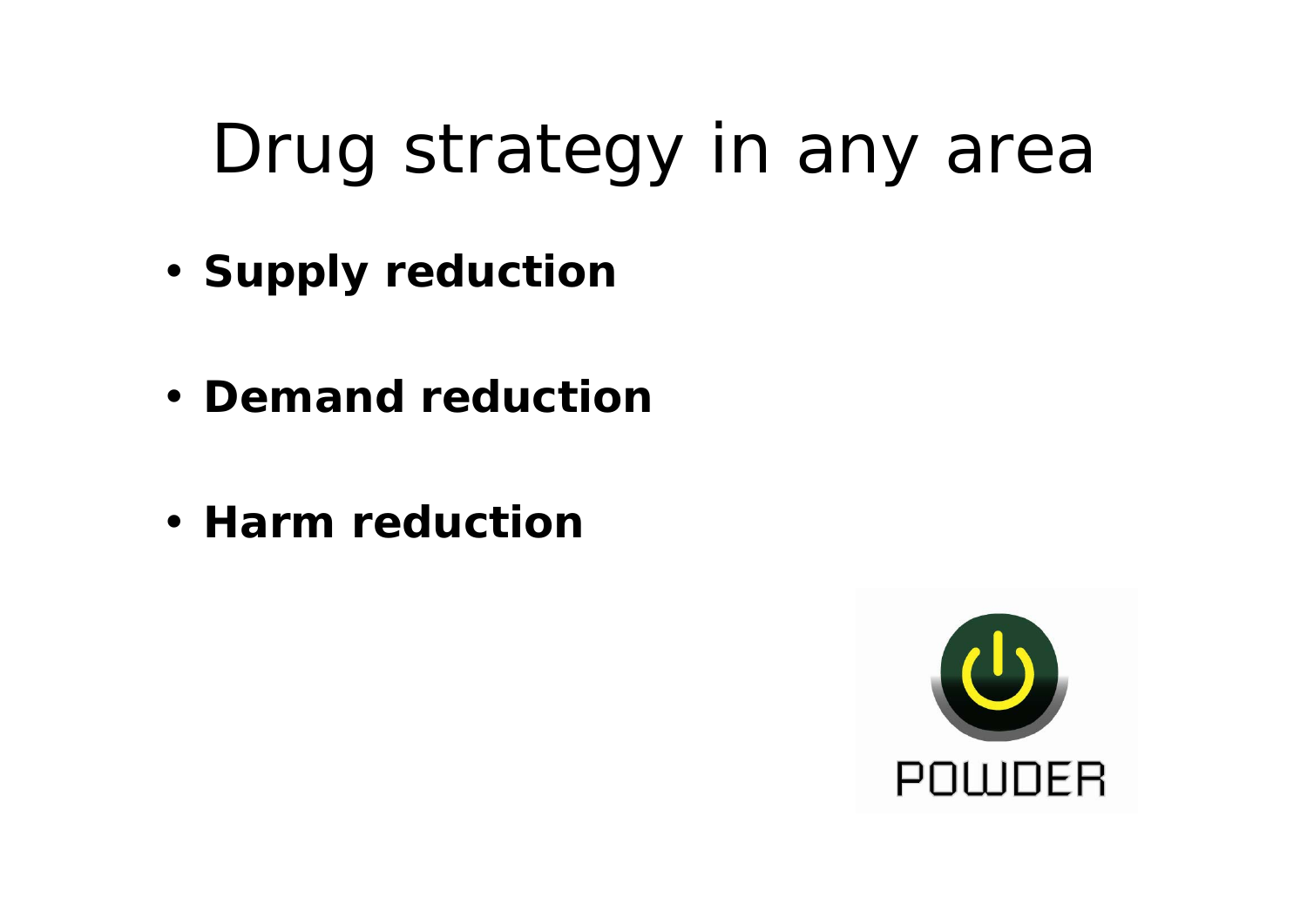#### Risk- and protective factors

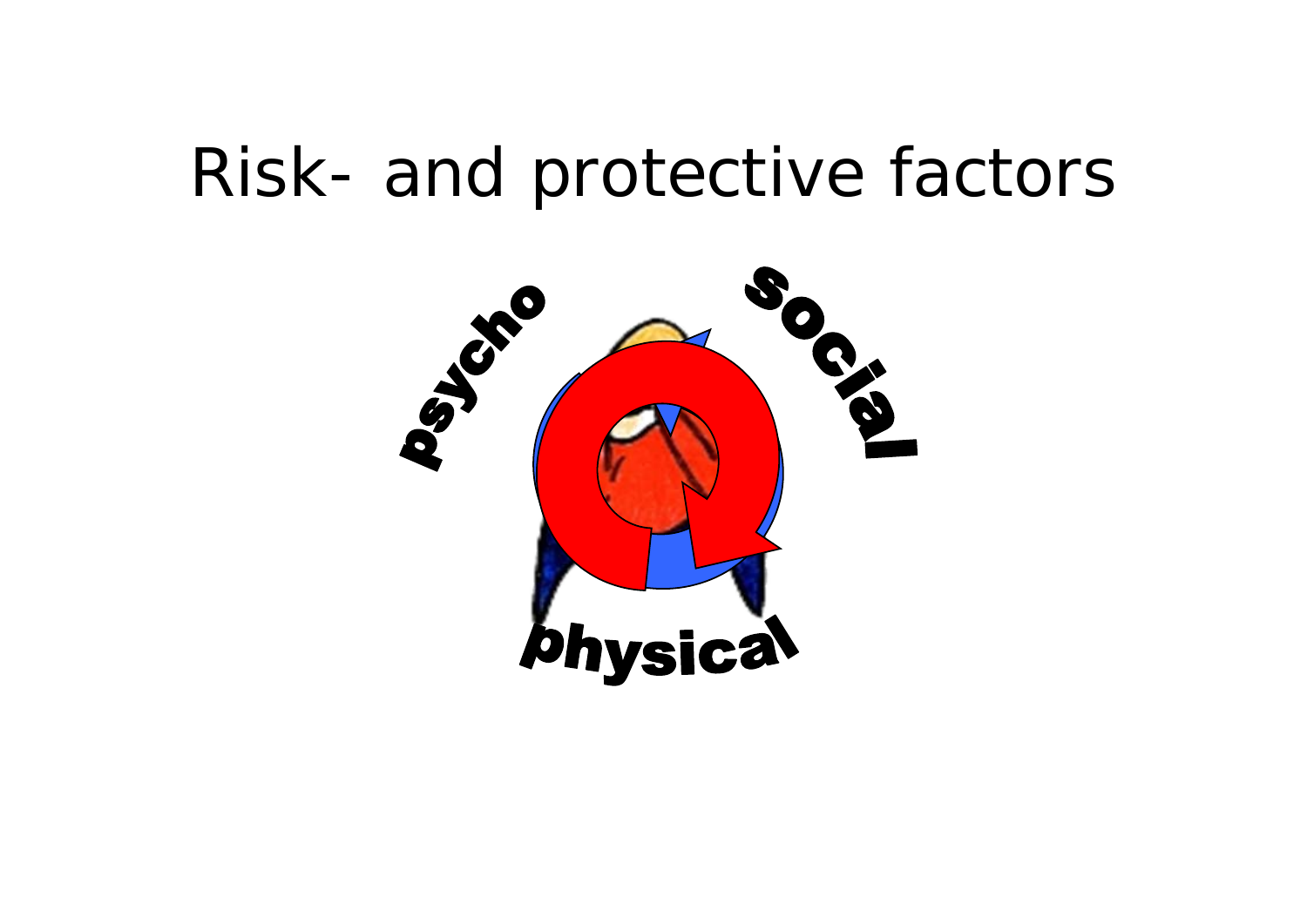#### Influence on consumption …

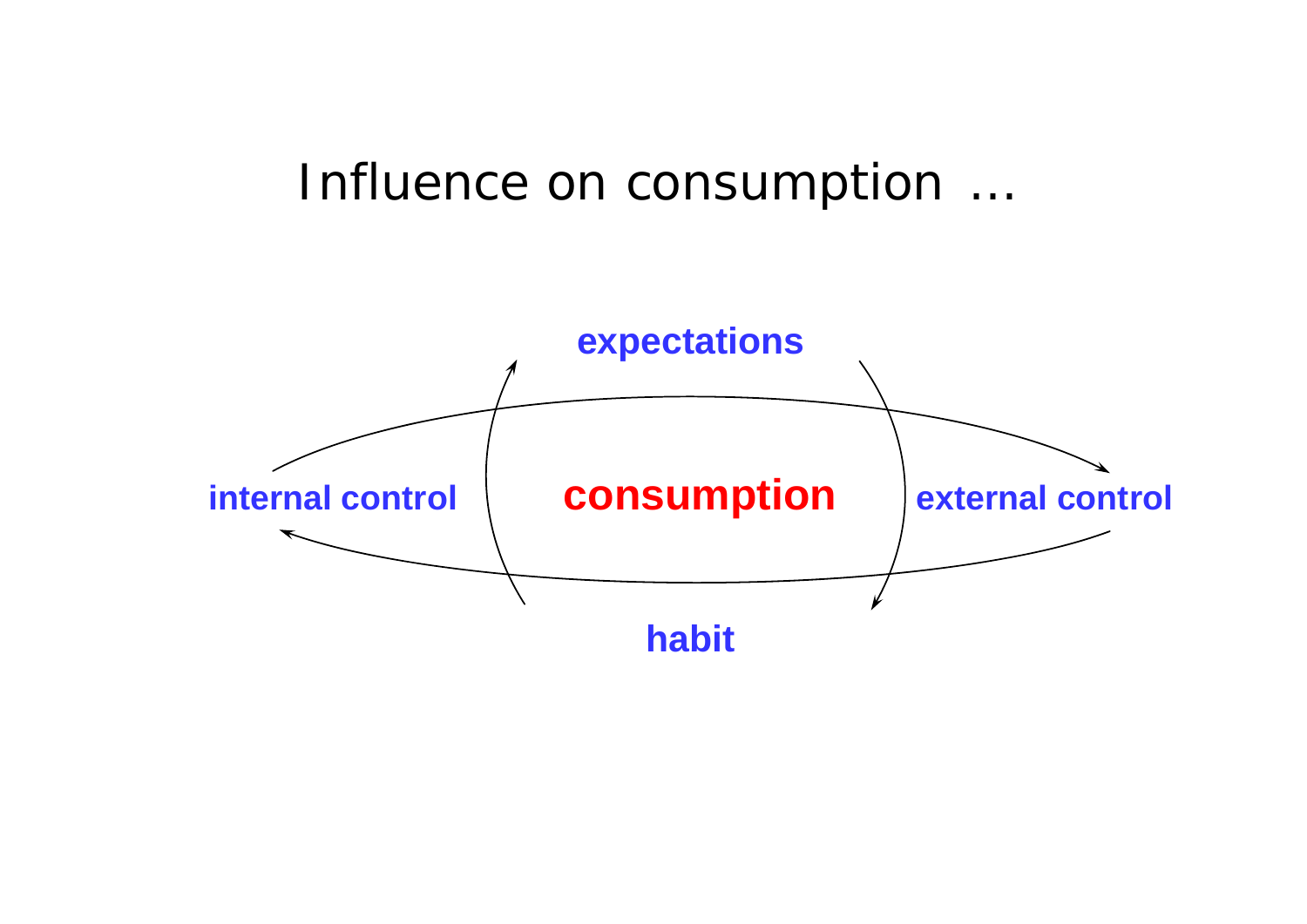#### … determines working areas for prevention



(Pompidougroup: European Handbook Prevention, 1998)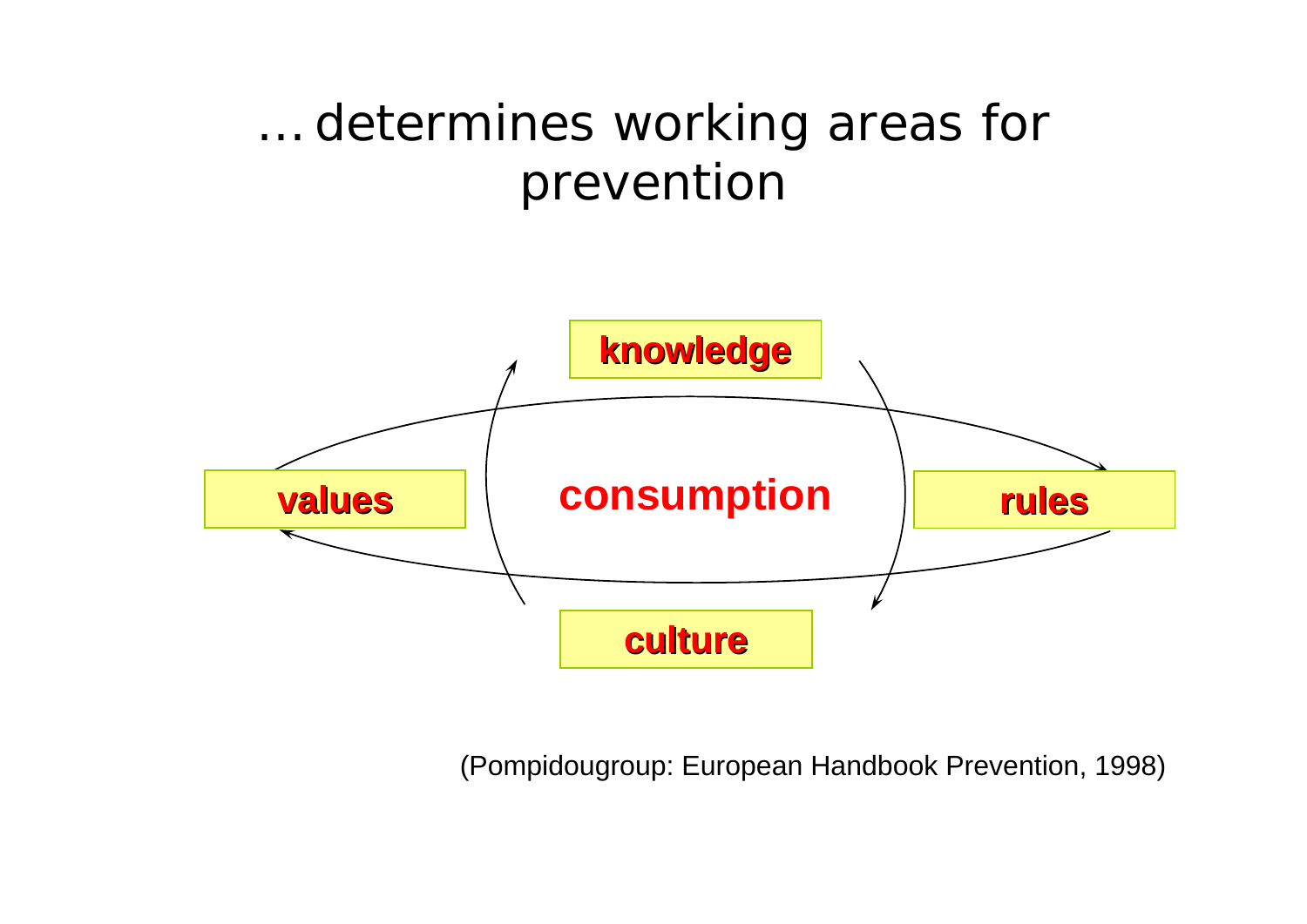### Lifeskills - a solid base WHO 1993, Botvin 1981

Decisionmaking & problemsolving Critical thinking & creative thinking Positive selfesteem & empathy Communication & relation skills

Dealing with emotions & coping strategies



learning by mistake accepting and giving help thinking about values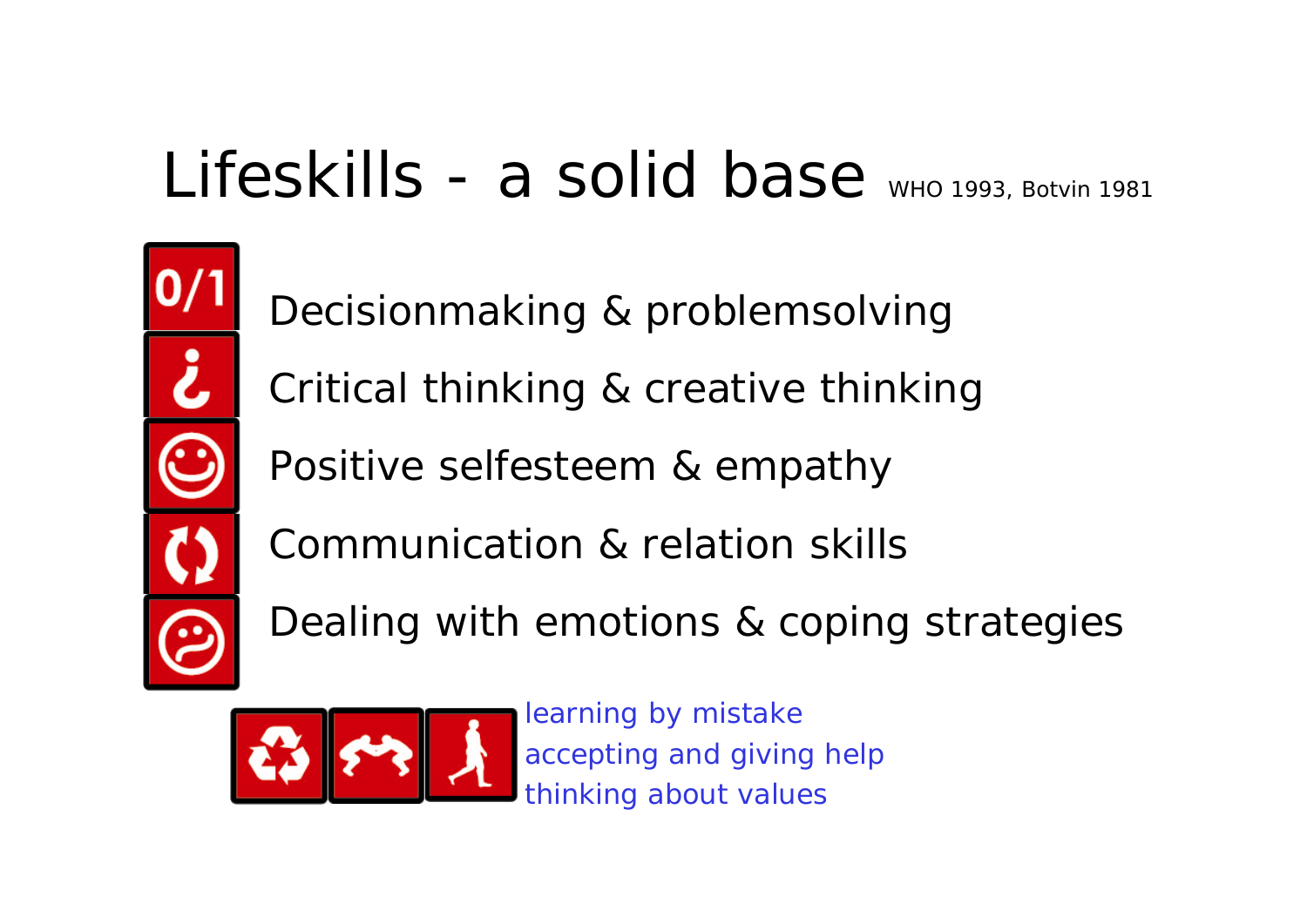#### Lifeskills - curriculum integrated (3-18yr)



Decisionmaking & problemsolving Critical thinking & creative thinking



Positive selfesteem & empathy



Communication & relation skills



Dealing with emotions & coping strategies



learning by mistake accepting and giving help thinking about values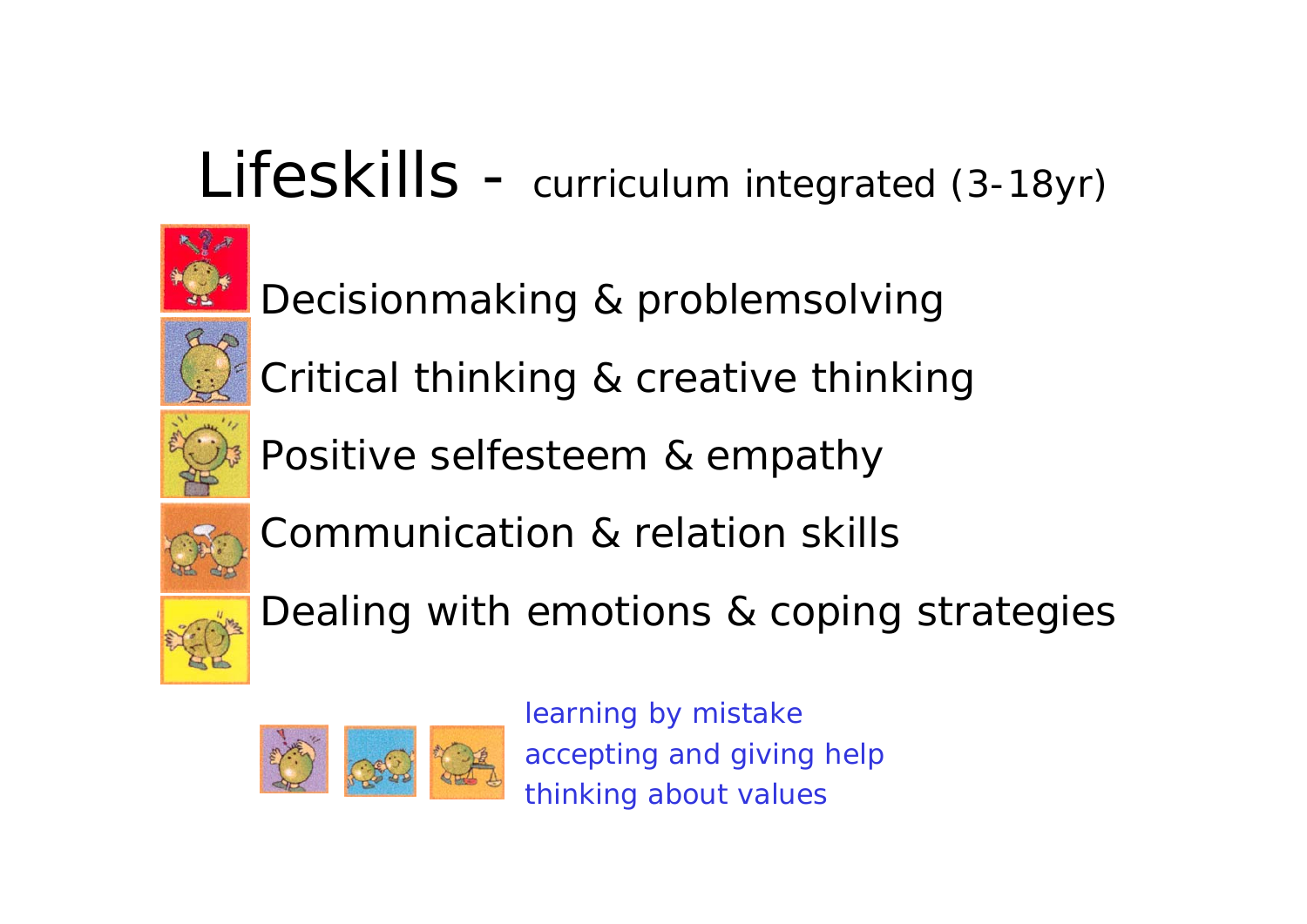#### An example: the EU-Dap trial

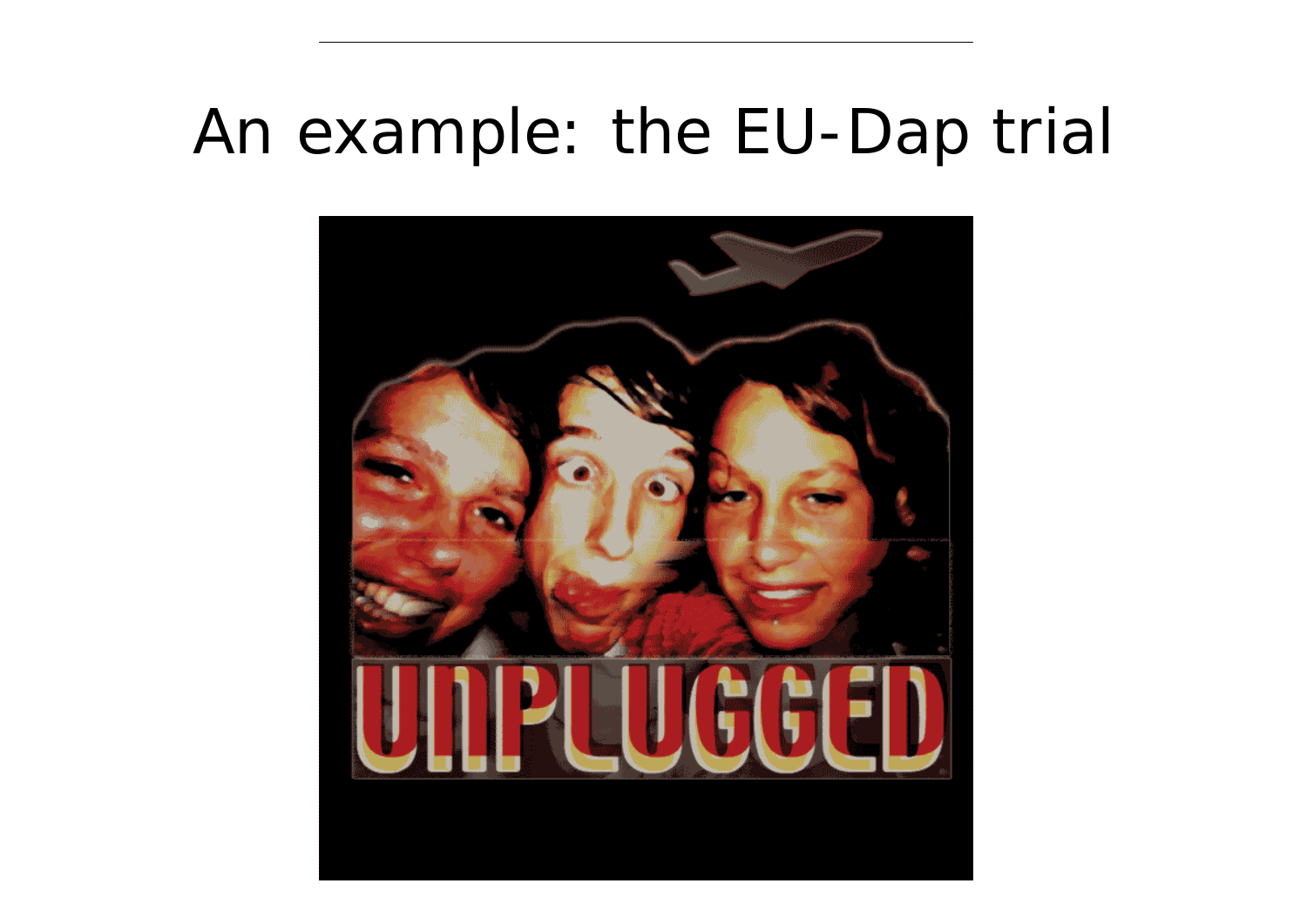### The EU-Dap trial - Evidence based

#### RCT in 7 countries (.it .de .se .au .es .gr .be), 143 school, 345 class, >7.000 pupil 12-14 yr EU-Dap II: also .cz

"Unplugged" intervention, was designed:

- a complex intervention
- to decrease drug initiation
- $\bullet$  and/or to delay the transition from experimental to addictive behaviour
- of tobacco, alcohol, cannabis and other drugs.

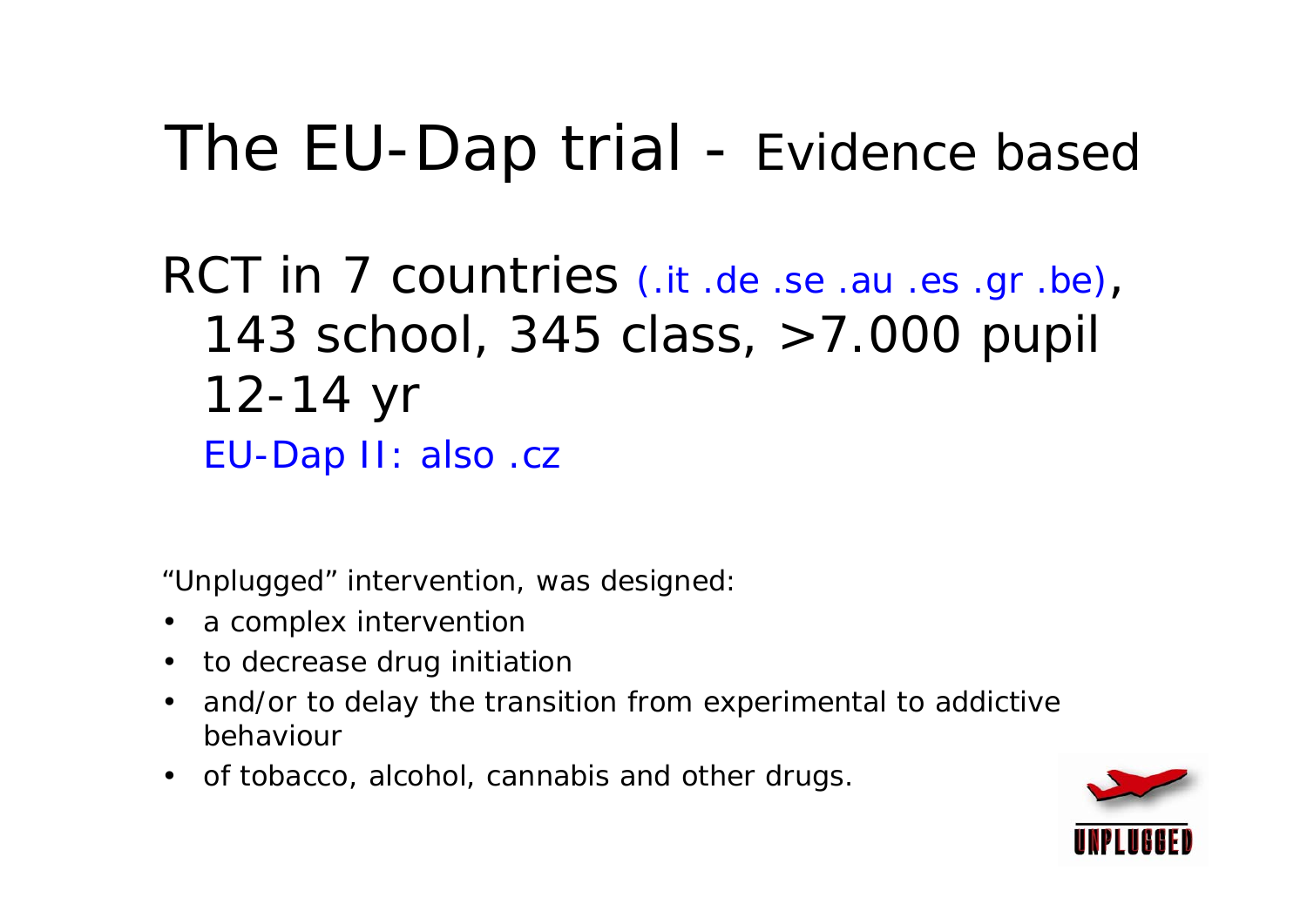### EU-Dap study per country

| .                         | 15 schools control group (no intervention) |  |
|---------------------------|--------------------------------------------|--|
| ---------                 | 9 schools basic lessons alone              |  |
| .                         | 3 schools basic lessons & parent meetings  |  |
| <b><i><u>ALCO</u></i></b> | 3 schools basic lessons & peer sessions    |  |
|                           |                                            |  |

#### Questionnaire pre intervention, 3 mth post and 12 mth post

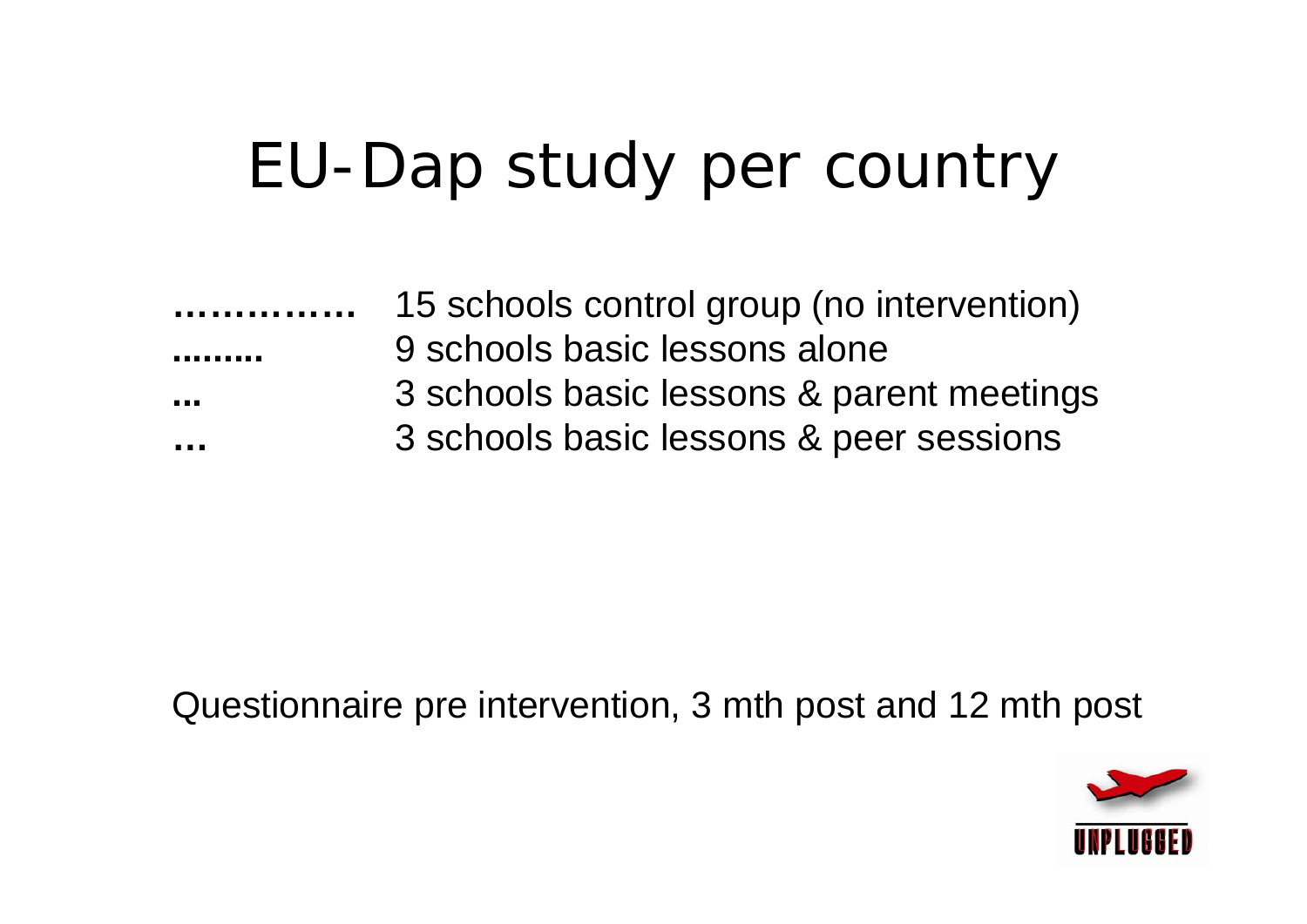## EU-Dap intervention 'Unplugged'

- Based on social influence model
	- –Elements from lifeskills (Botvin)
	- Normative beliefs
- Limited in time
	- –*Programme adherence*
	- – Implementation facility (in one semester)
- • Effective components from metaanalyses

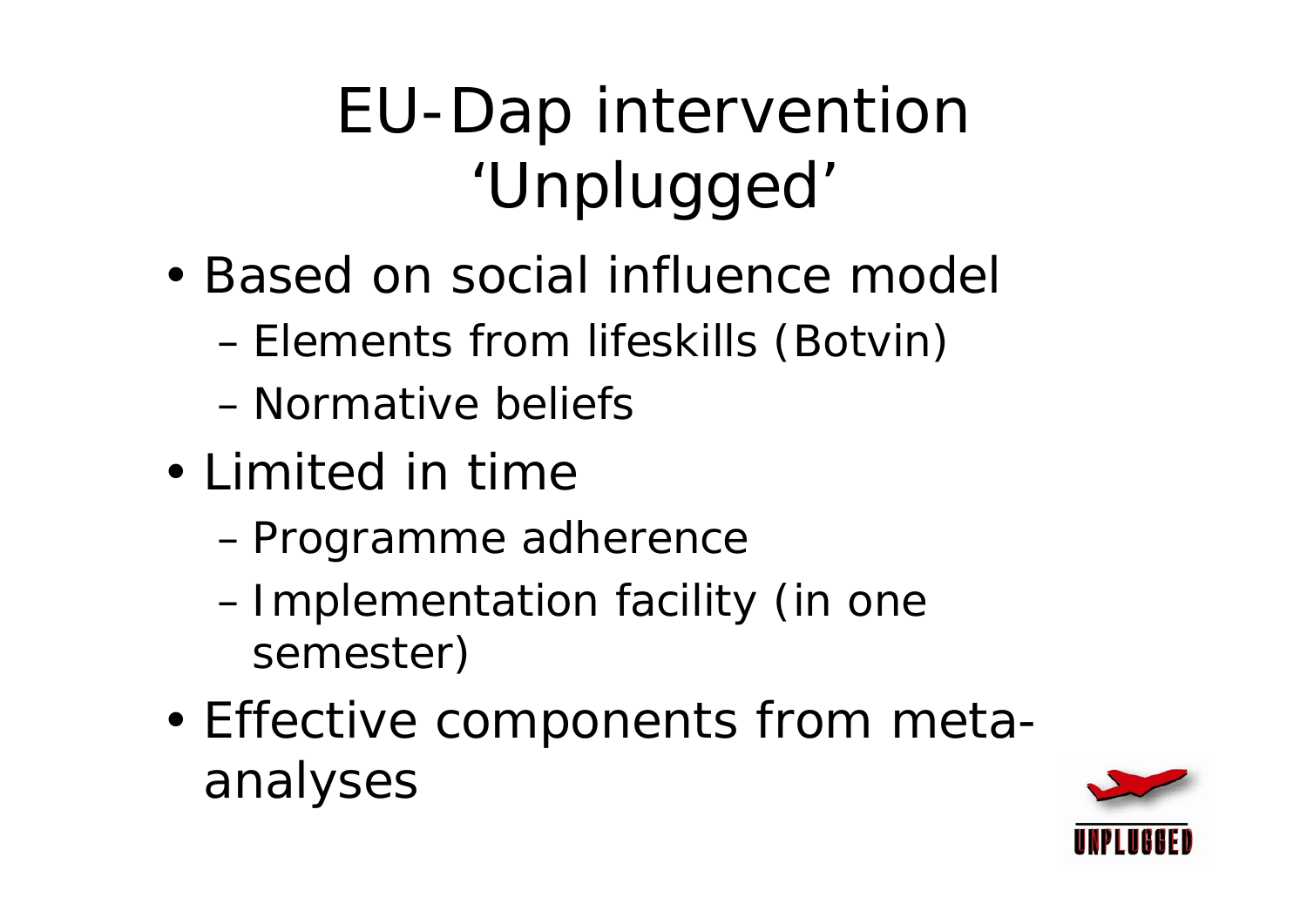# **Effectivity components**

according to meta-analysis

- Teacher training
- Information about drugs
- Include normative beliefs
- Focus on specific influence based skills
- Interactive broad-based skills training
- Involve family and community
- Cultural sensitivity

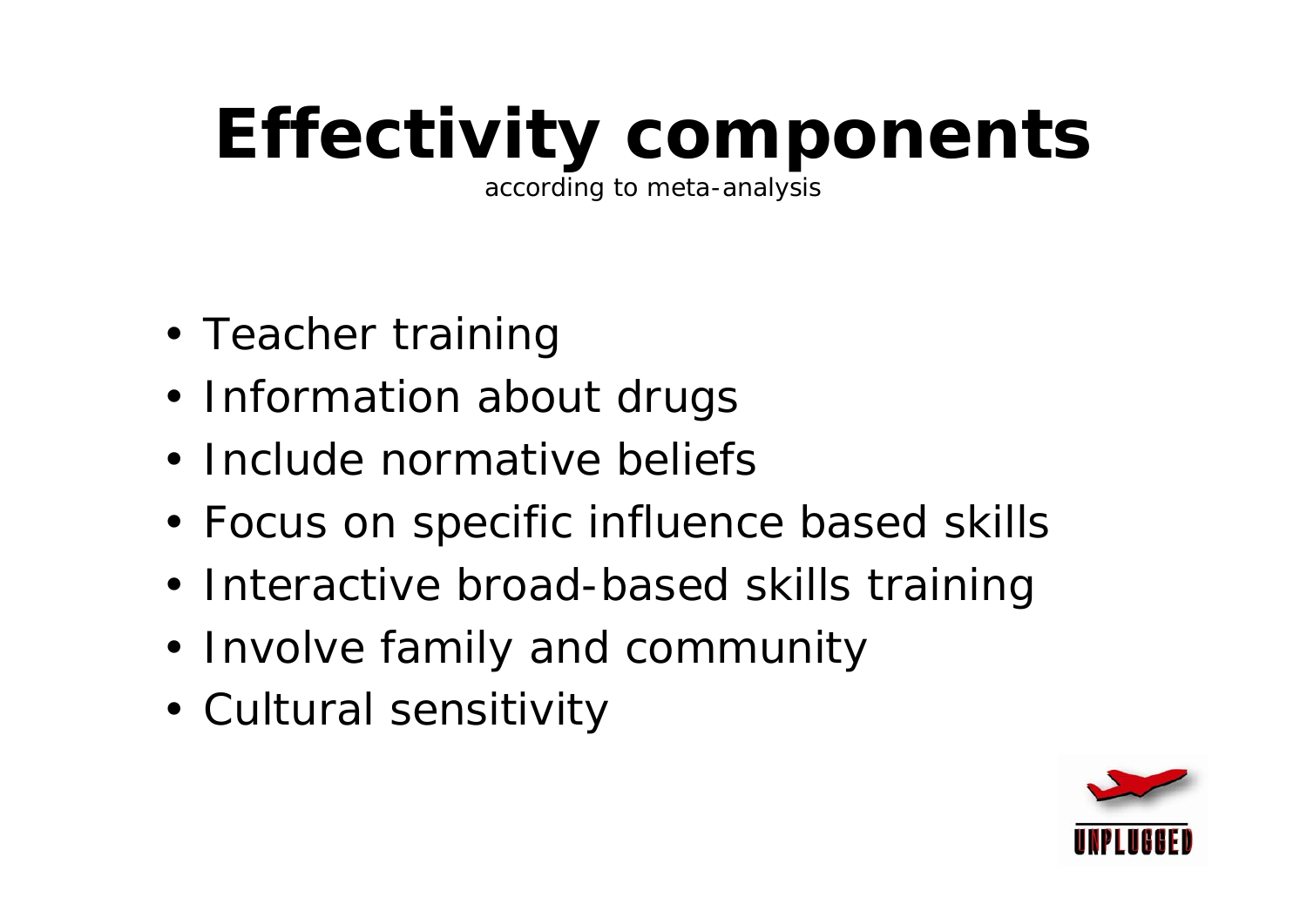## 12 lessons

- • Basis = 10 lessons, plus intro en closure
- Information and attitude
- •Interpersonal skills
- •Intrapersonal skills

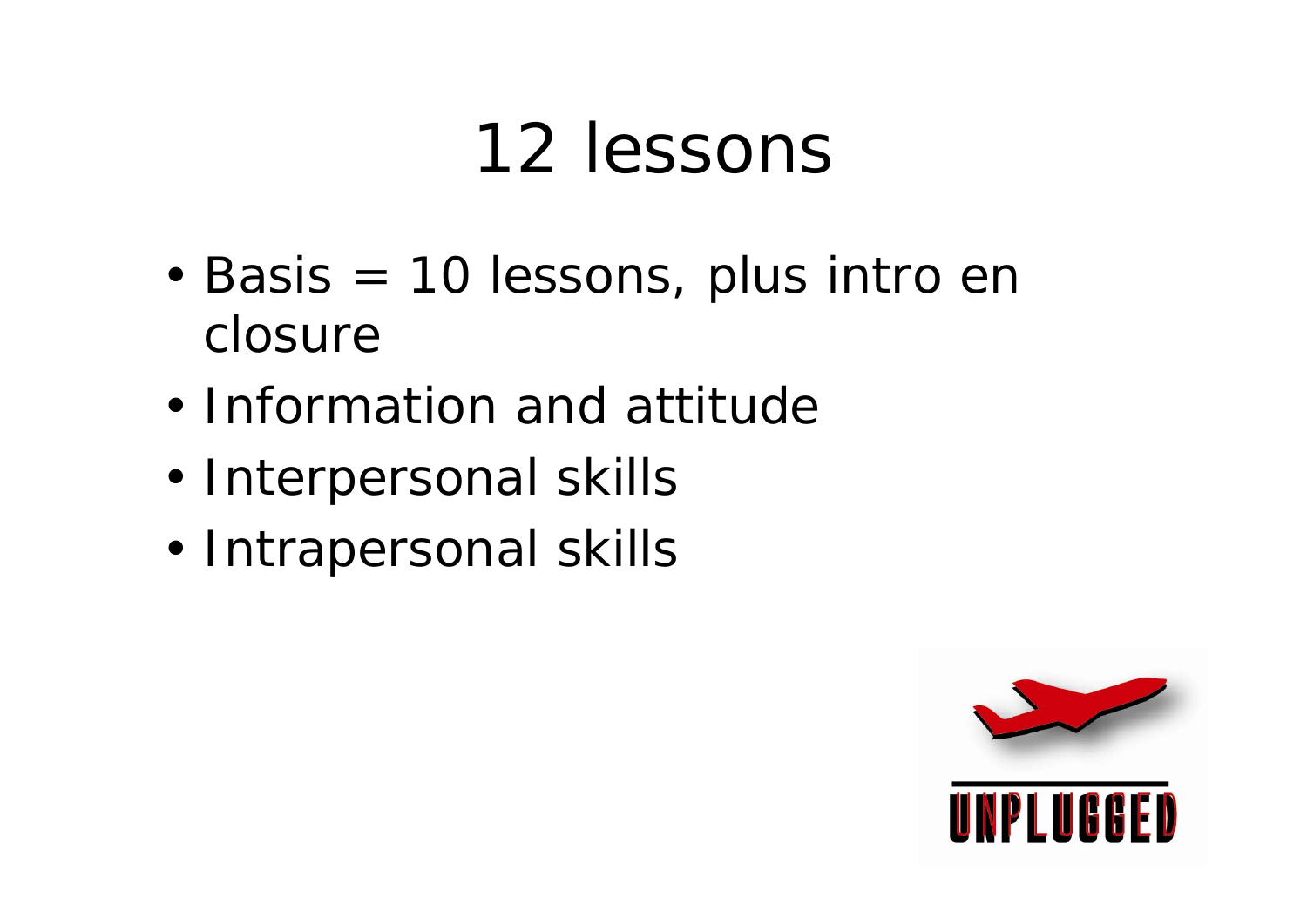# Twelve Unplugged lessons

| $N^{\circ}$      | TITLE                                                  |  |
|------------------|--------------------------------------------------------|--|
| 1                | <b>Opening UNPLUGGED</b>                               |  |
| $\overline{2}$   | Choices – risk and perception                          |  |
| $\sqrt{3}$       | Drugs – get informed                                   |  |
| $\overline{4}$   | Smoking the cigarette drug - get informed              |  |
| $\overline{5}$   | Your beliefs, norms and information: are they correct? |  |
| $\overline{6}$   | To be or not to be in a group                          |  |
| $\overline{7}$   | <b>Express yourself</b>                                |  |
| $\boldsymbol{8}$ | Party tiger                                            |  |
| $\overline{9}$   | Get up, stand up                                       |  |
| 10               | <b>Coping competences</b>                              |  |
| 11               | Problem solving and decision making                    |  |
| 12               | Goal setting and closure                               |  |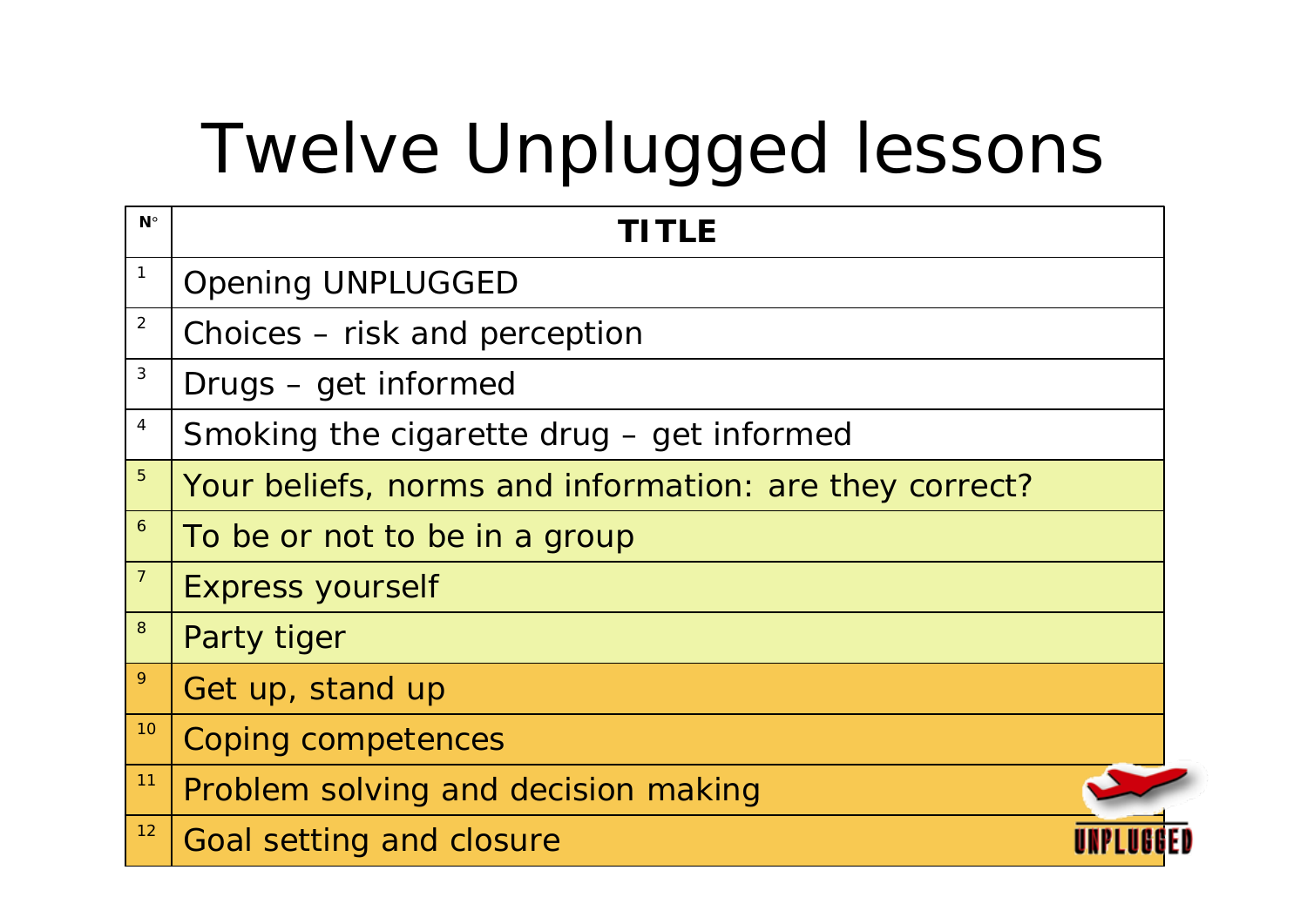# Three parent meetings

Information on drugs and on development of teenager Relations inside family change during adolescence Rules and norms, *authoritative*  parenting

Velleman 2000 identifies three skills that may help parents prevent drug use and drug problems: a) drugrelated, b) educational, c) selfconfidence as parents

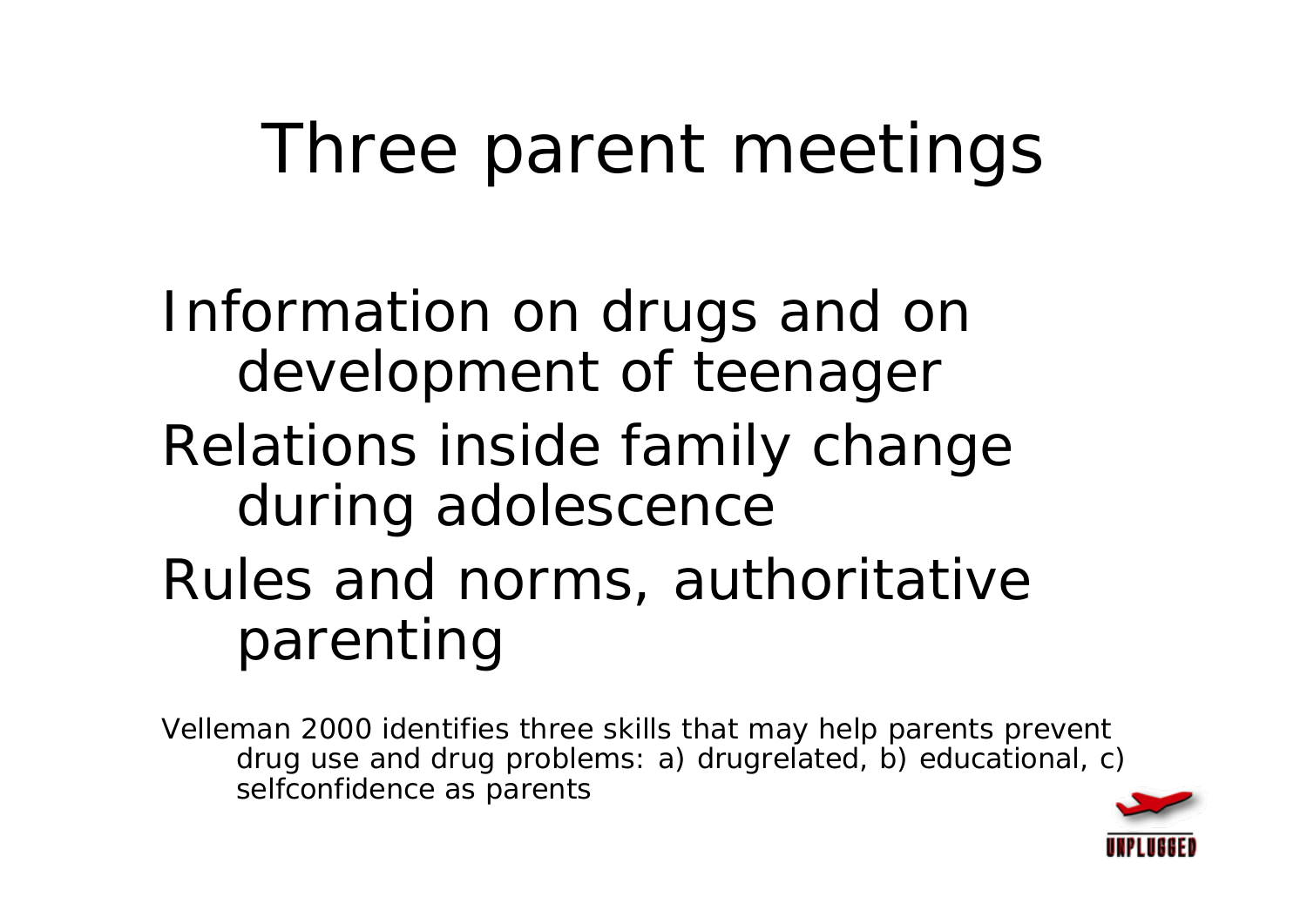## Seven peer meetings

| $N^{\circ}$              | After lesson about                                 | <b>Examples of trigger-questions</b>                                                                       |
|--------------------------|----------------------------------------------------|------------------------------------------------------------------------------------------------------------|
| 1                        | <b>Alcohol</b>                                     | Are there any questions left?<br>Do girls and boys drink differently?                                      |
| $\overline{2}$           | Normative belief                                   | Is there also a difference between<br>assumptions and reality about drugs<br>within the teachers opinions? |
| 3                        | Peer pressure                                      | Do boys react differently on peer<br>pressure than girls?                                                  |
| 4                        | Friendship & relations                             | What's the relation of being shy with<br>tobacco, alcohol or other drug use?                               |
| 5                        | <b>Refusal skills</b>                              | Which refusal skills work, which don't?                                                                    |
| 6                        | Individual qualities and<br>talking about problems | What kind of difficulties are<br>impossible to talk about at school?                                       |
| $\overline{\phantom{a}}$ | Evaluation                                         | <b>Evaluation questions</b>                                                                                |

. . . . **.** . .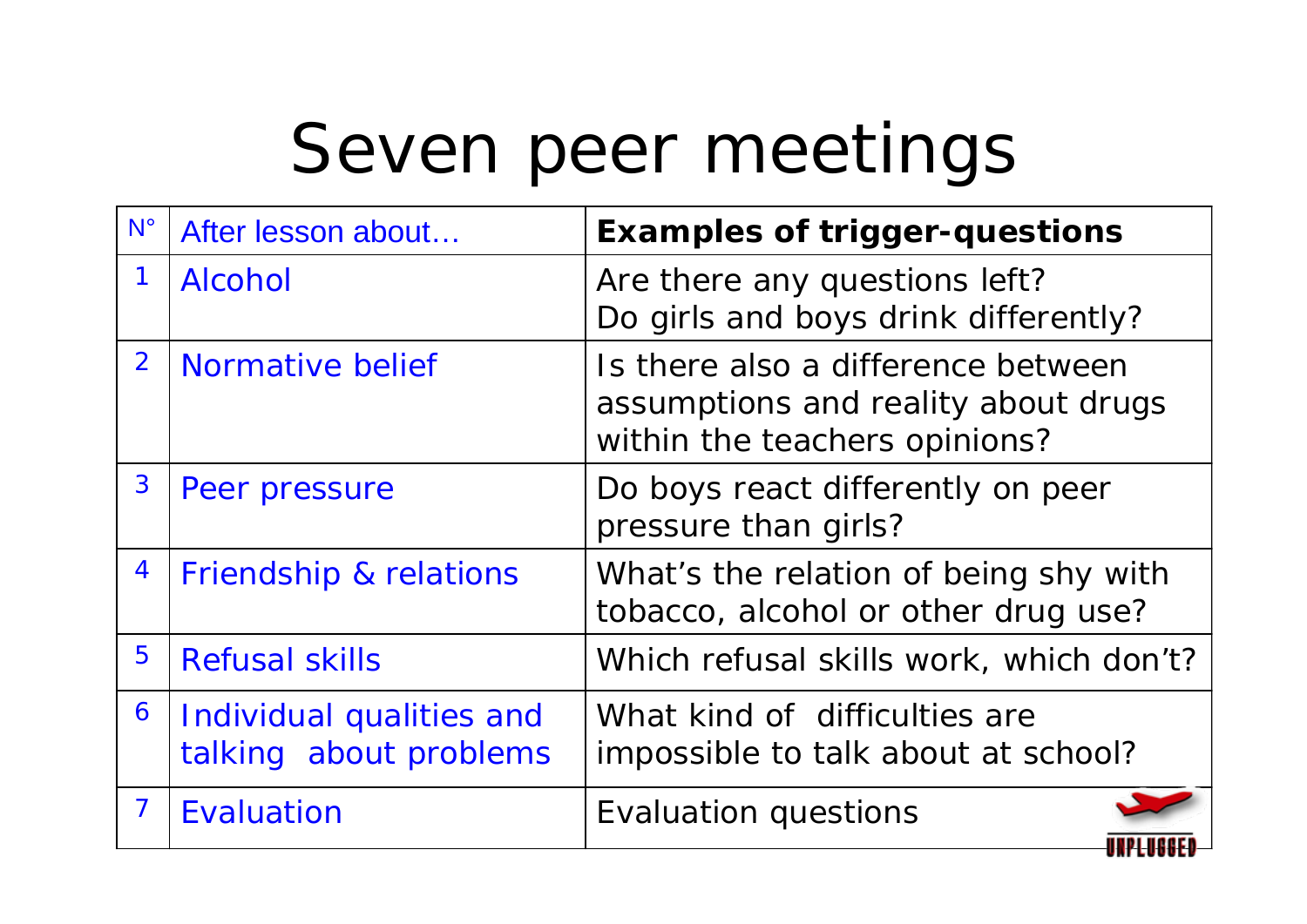#### Implementing peers  $\&$ parents

- Peer arm was very little implemented
- Parent arm was implemented with few participants
- Peer and Parent arm had no specific positive nor negative influence on effectivity.
- Remain important components cf literature.

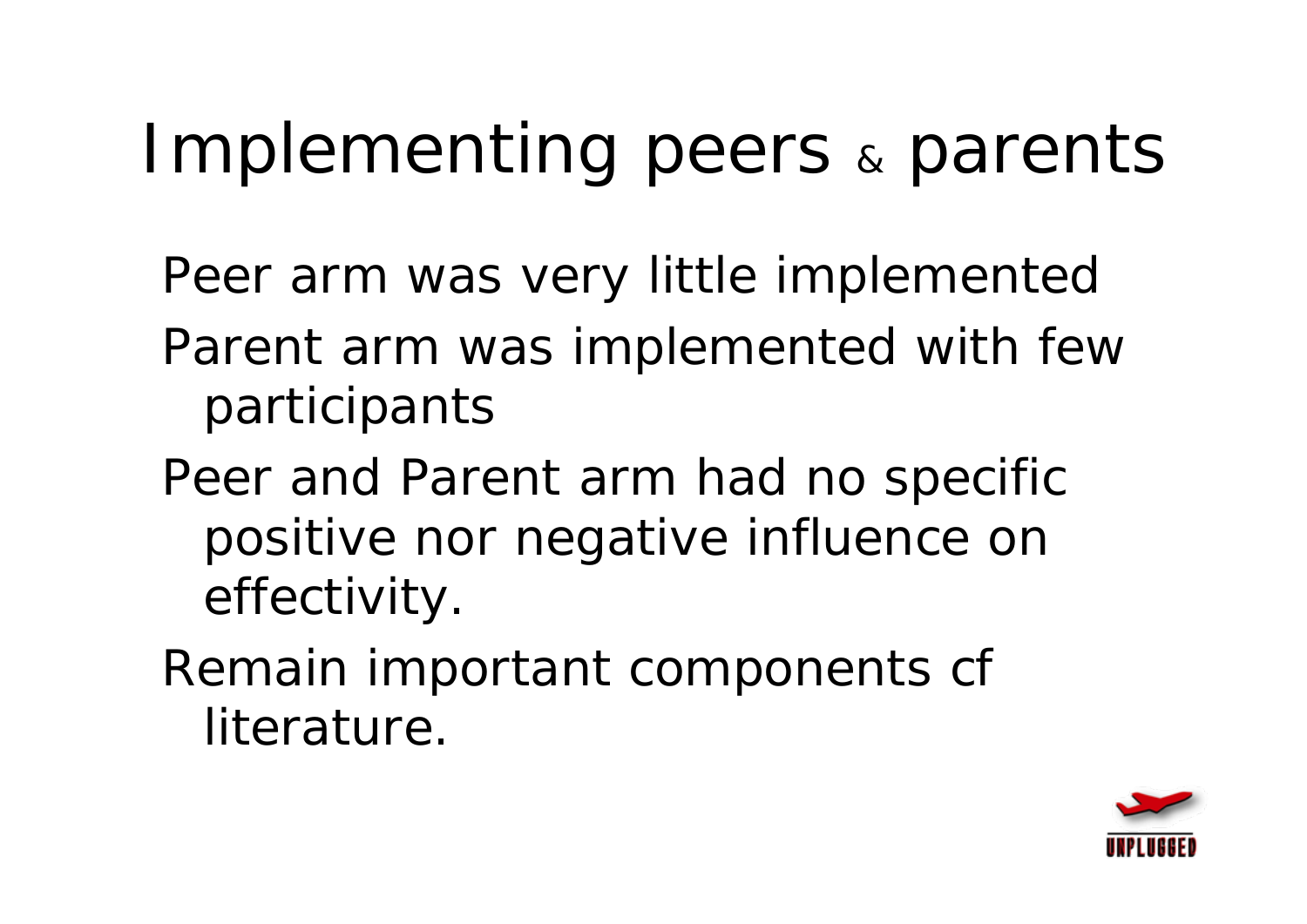**Effectivity of Unplugged intervention after 3rd questionnaire (1 jr post interv)** 



**Daily smoking 30% less chance Drunkenness 27% less chanceCannabis 23% less chance**

**The EU-Dap class programme has a preventive effect on early onset of drug use and on the transition of experimental to frequent use. The effect is bigger for boys than for girls.** *boys than for girls. Preliminary results!* 



www.eudap.net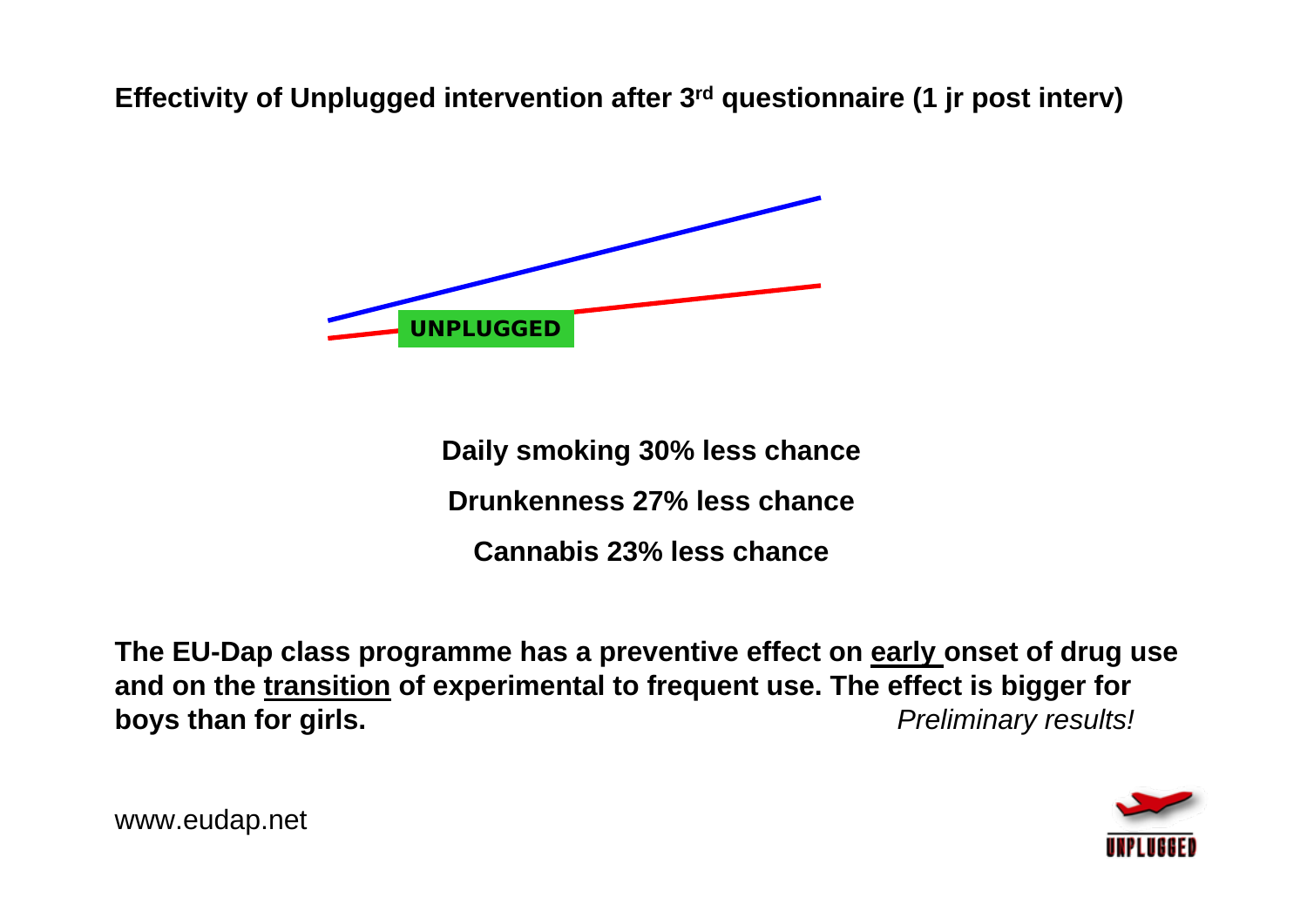#### **Basing your prevention on risk and protective factors**

Self report schoolsurvey with 3.294 students 14-18 yr in Belgium and the **Netherlands** 

Research: Geert LombaertPrevention: Peer van der Kreeft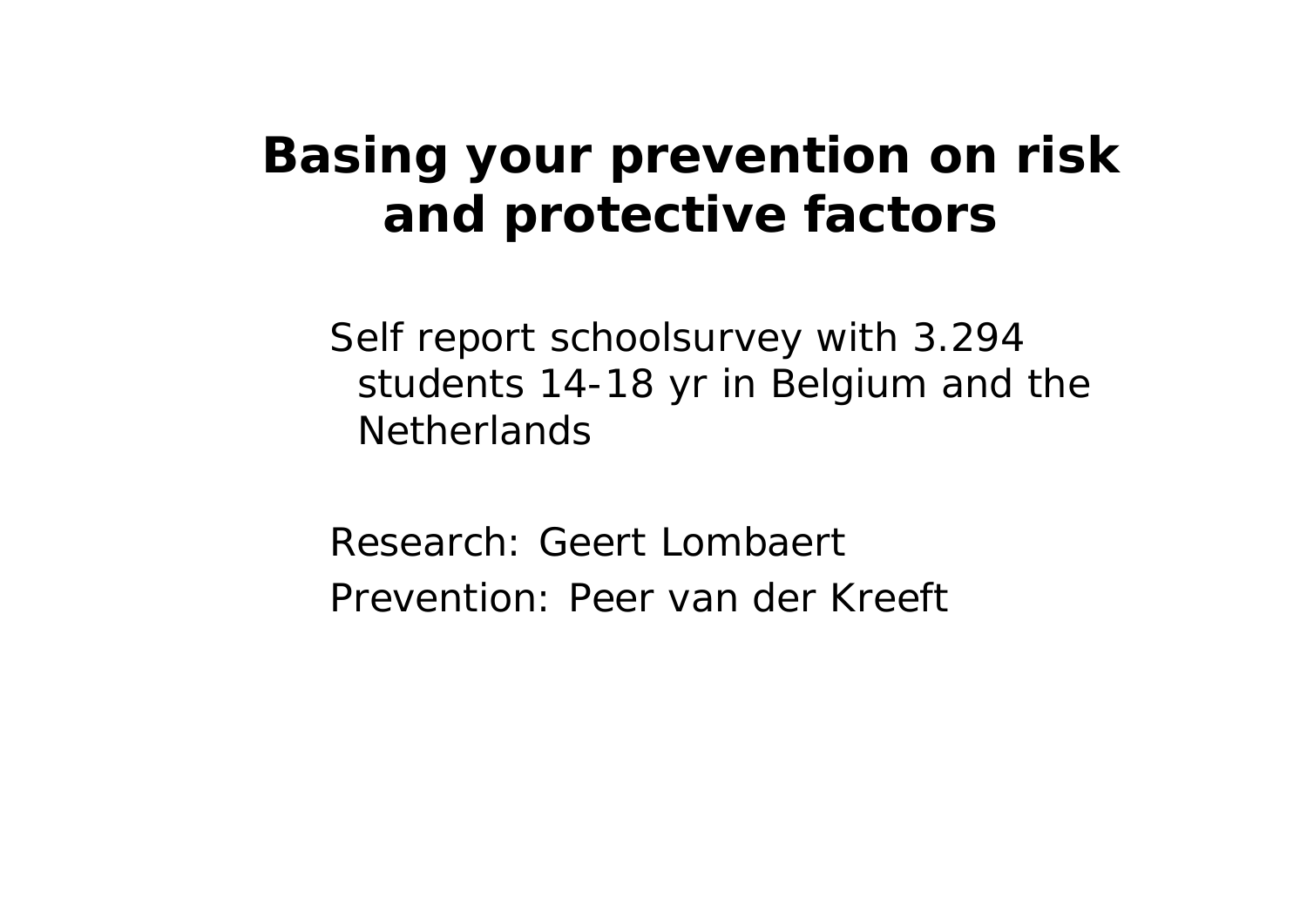# Objectives of the schoolsurvey

Assemble representative and comparable data about use of substances by students from the age of 14 untill 18 in West-Vlaanderen, Oost-Vlaanderen and Zeeland

Delivering starting points for prevention by analysis of the parameters and factors that correlate with use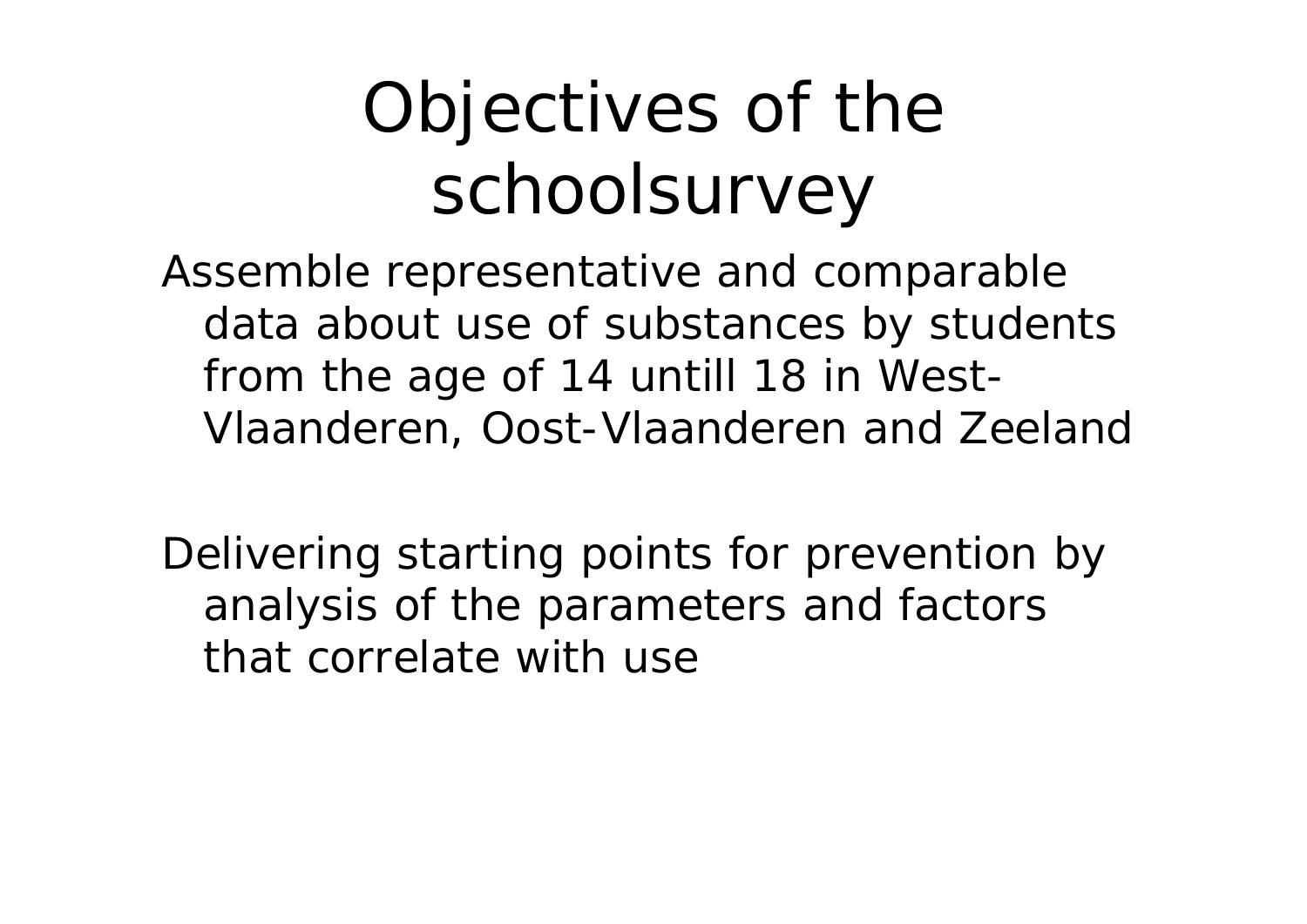#### Onset drunkenness

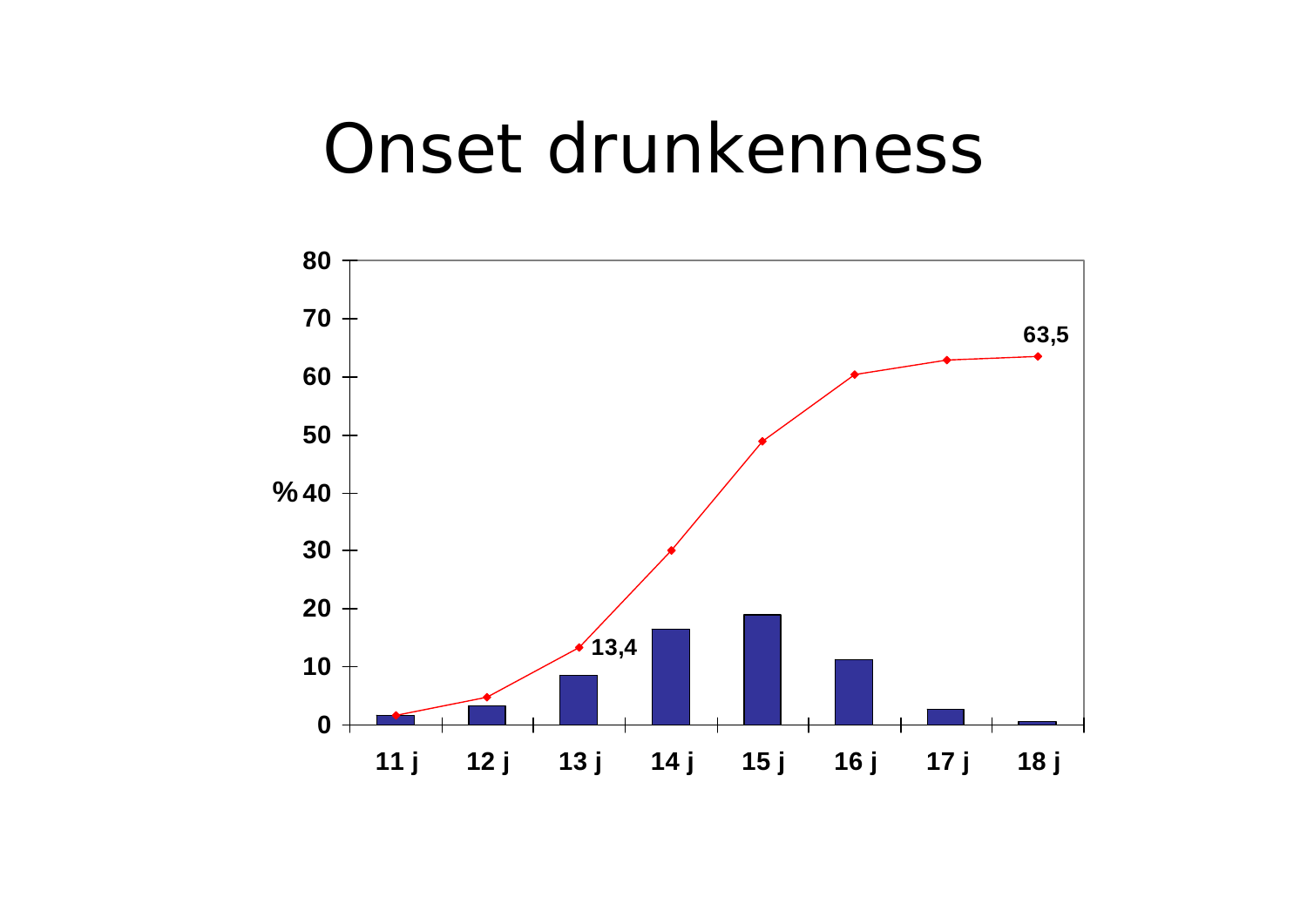## Use of illicit drugs

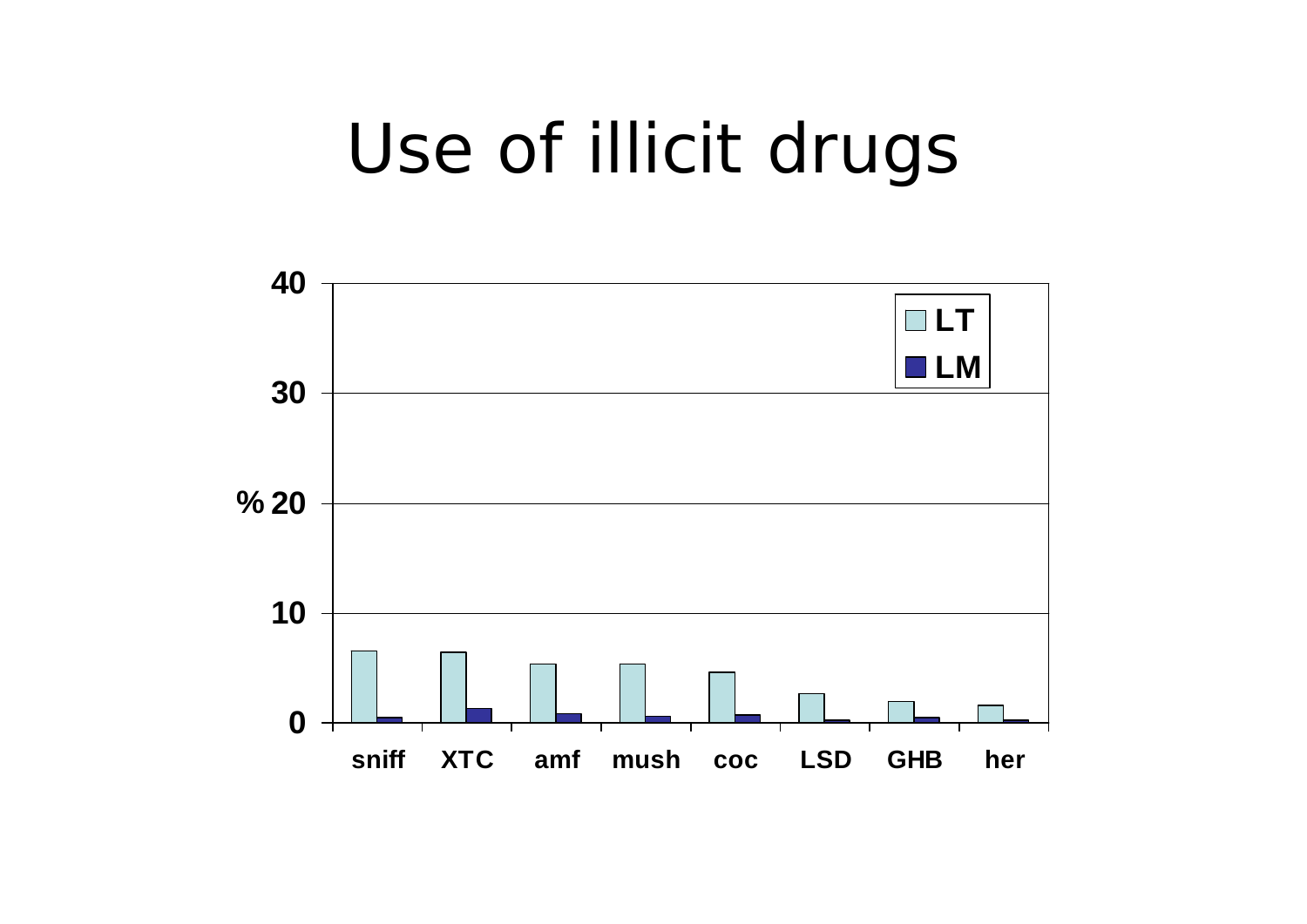### Descriptive analysis

#### Parents think how they will react when confronted with drug use

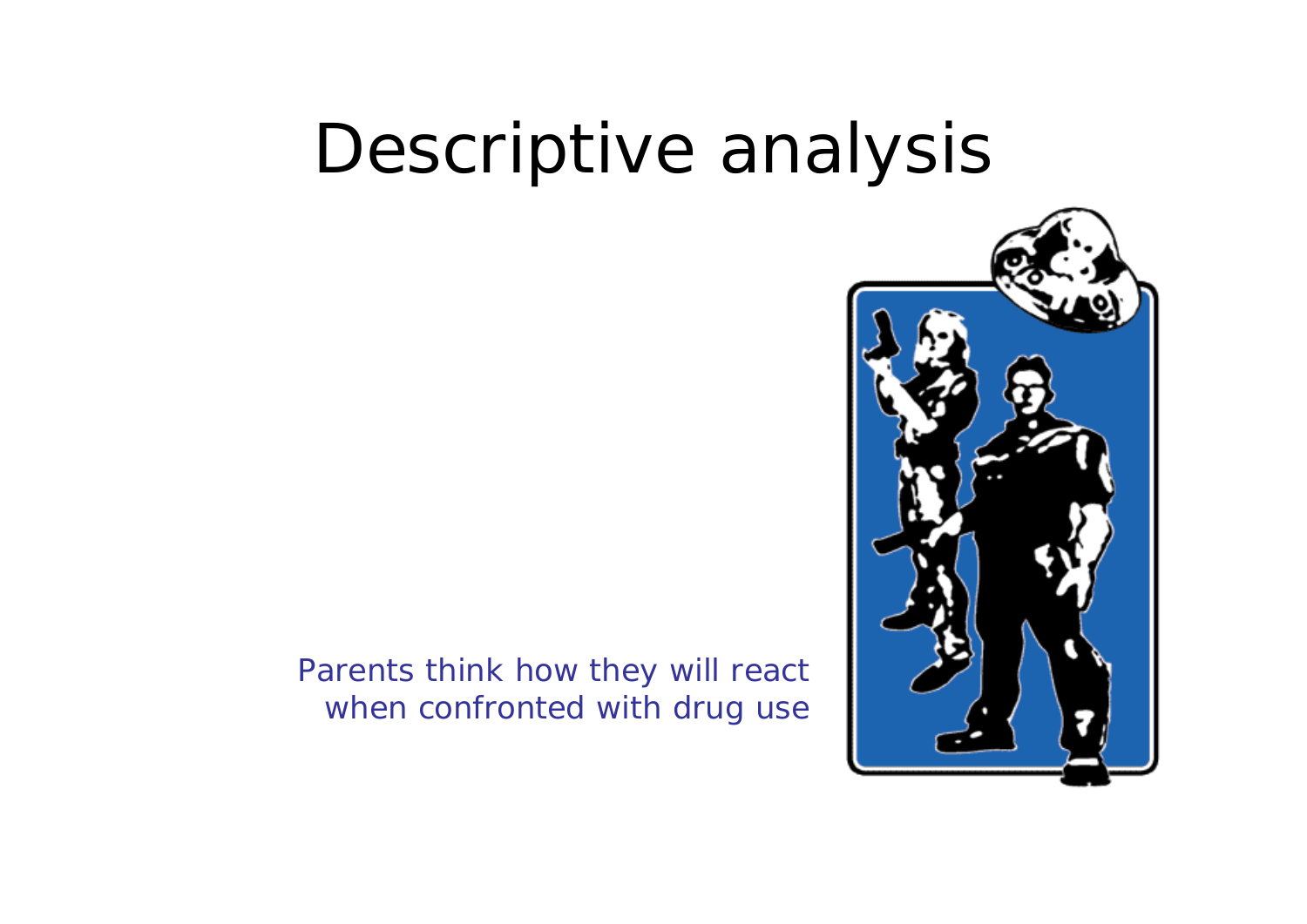#### Age of onset

Tobacco and alcohol: 13 yr or younger, 10% already smoked at 11.

Correlation of use of one product and others (for tob, alc, med, can).

**Objective: postpone the onset age explain the gateway function Prevention intervention in primary school, congruent with those in secondary school.**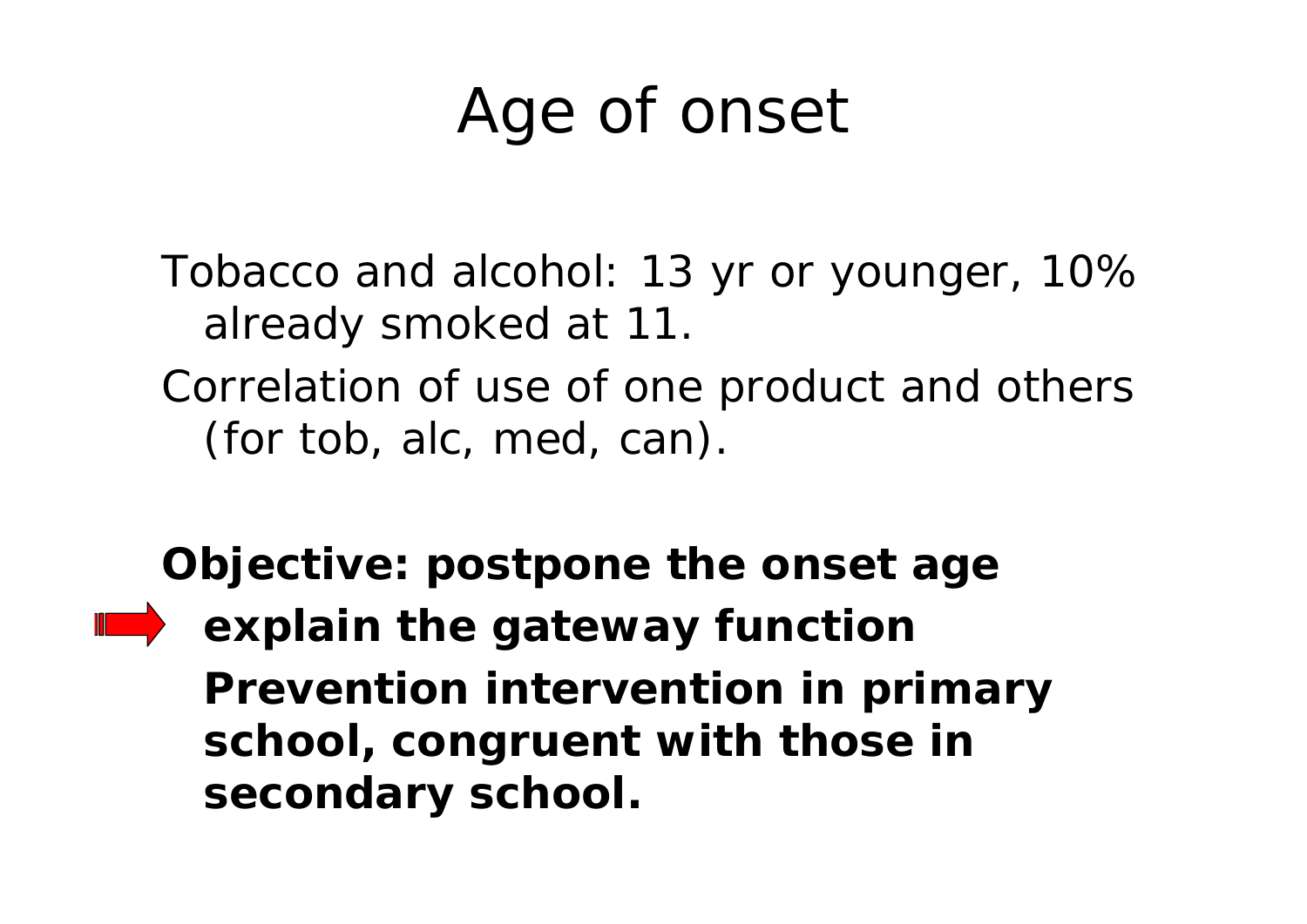#### Premix drinks

Alcopops like breezers en premix drinks are drunk by  $14-16$  just as much as by  $17-18$ 

**Inform about composition and alcohol % in breezers for youngsters in age 14-16 and their parents. Sugar has a dependent making function in combination with alcohol ("wine isn't nice, but sweet breezers are fine")**

**Combination with stronger control of accessability**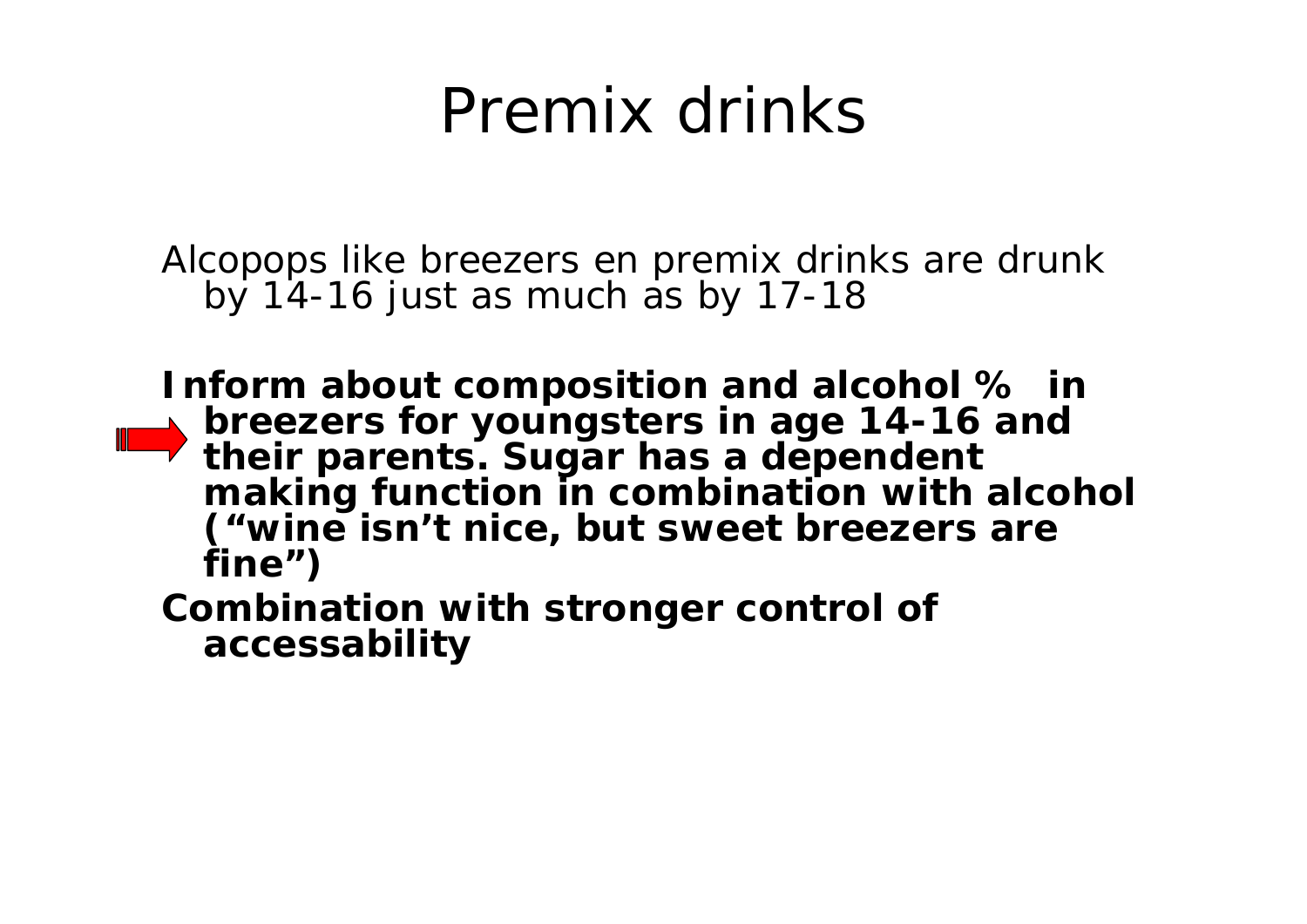## Explanatory analysis

Researcher takes certain factor in and out the analysis to check if it is of influence: is it a risk or a protective factor?

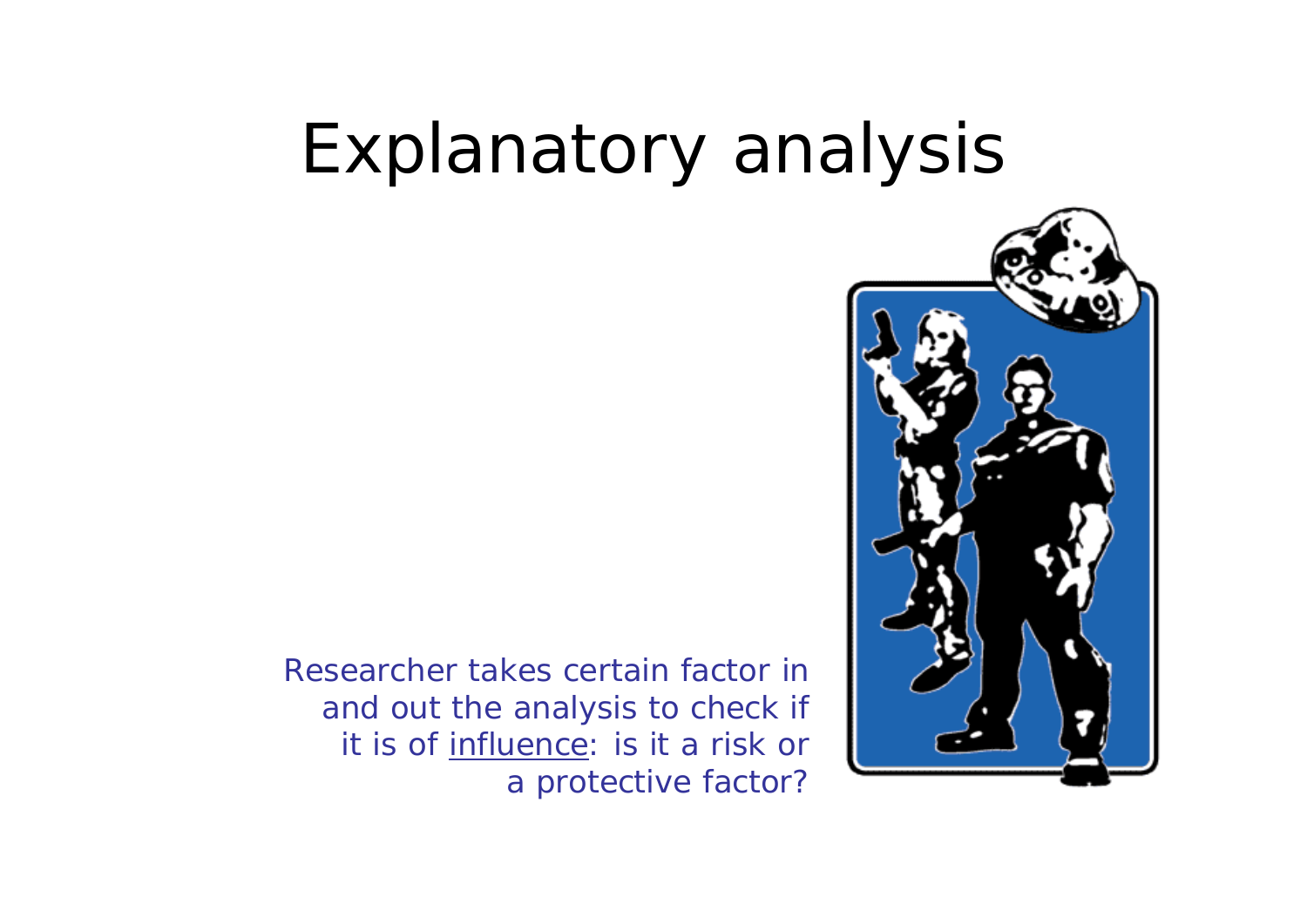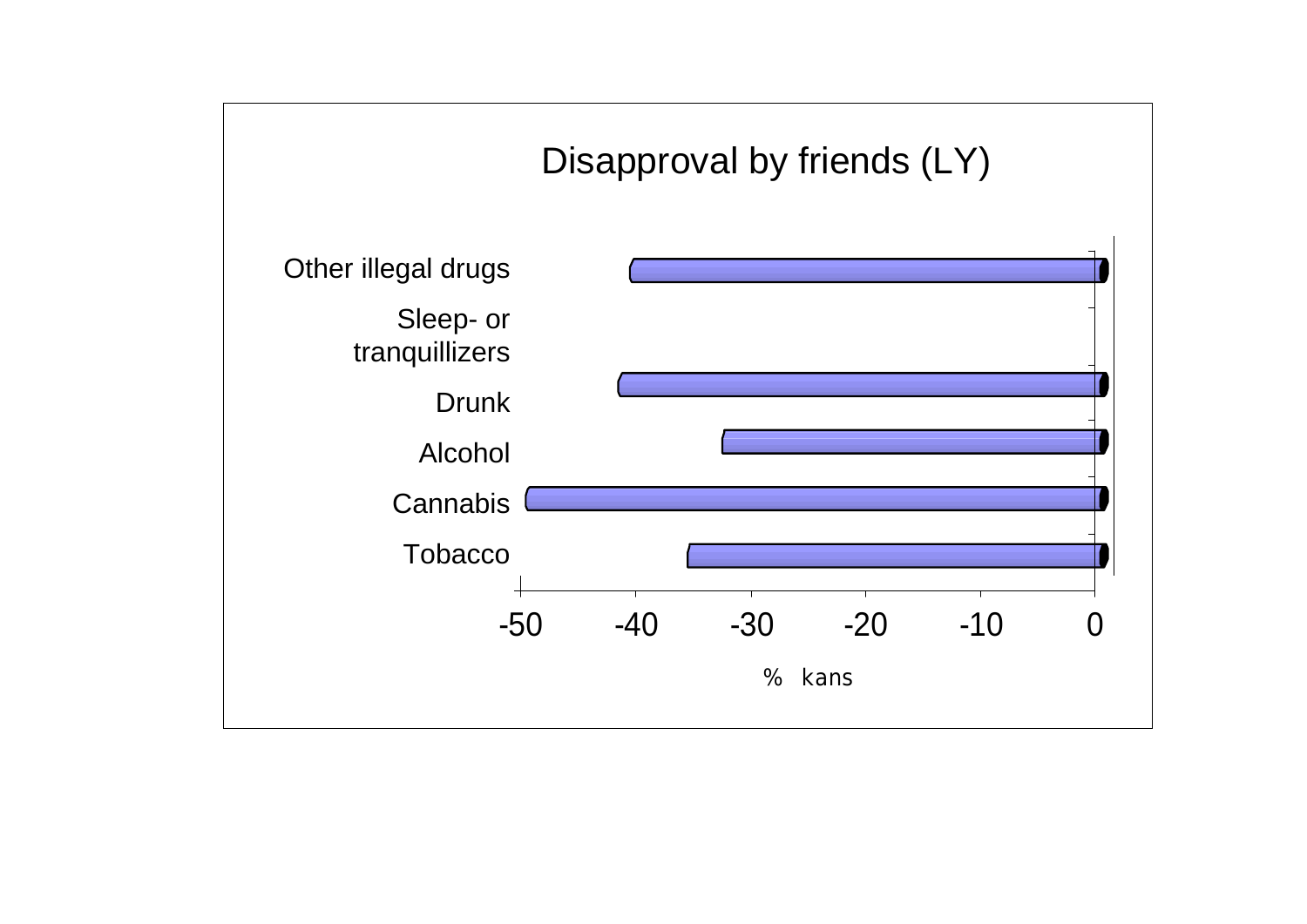# Disapproval by friends

Protective factor for all products, except medication

- **Taking a standpoint about legal and illegal drugs can indeed contribute to decrease drug use.** 
	- **Don't think too easily that** *talking about drugs doesn't influence anything at all***.**

*Perception* **of disapproval**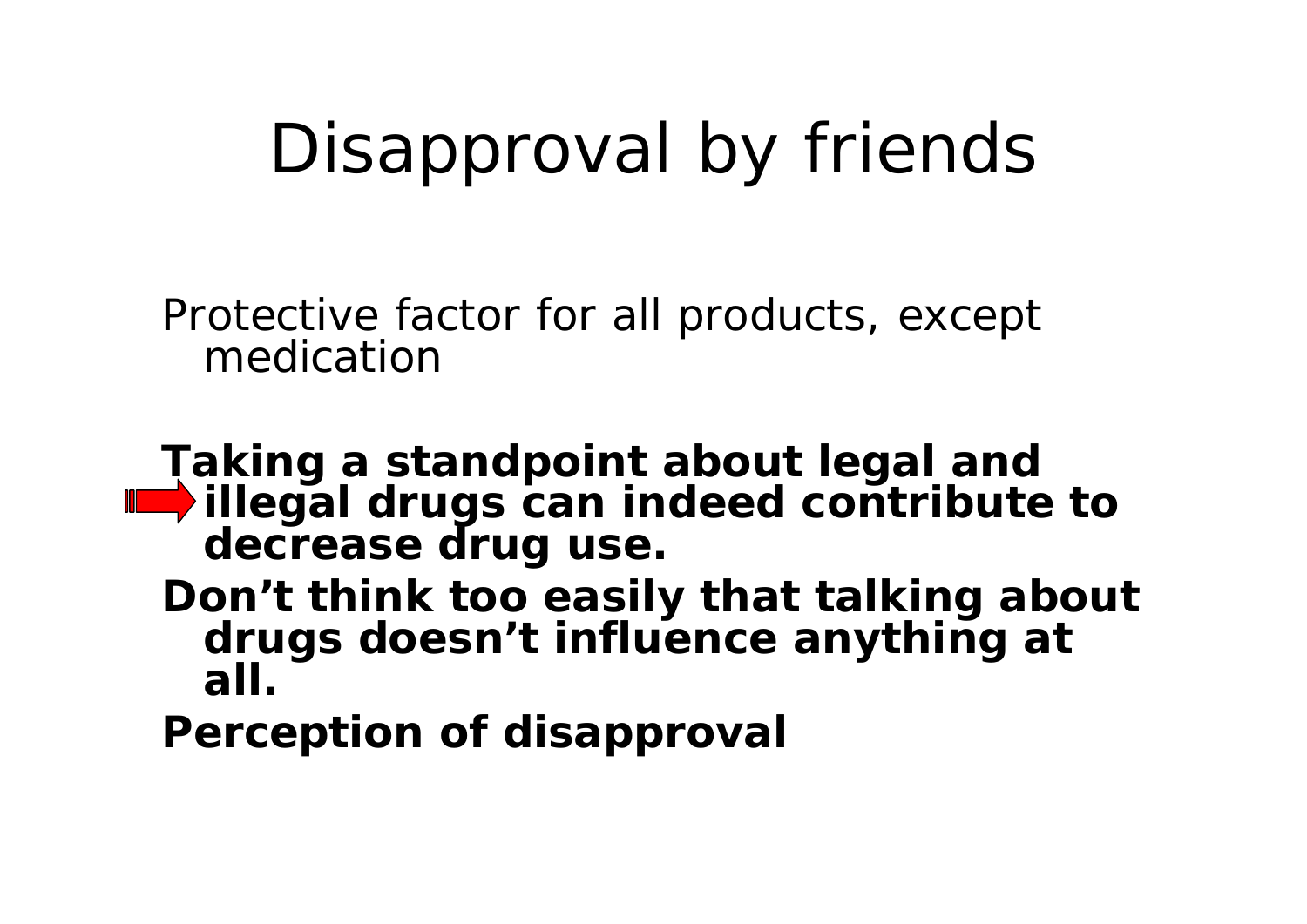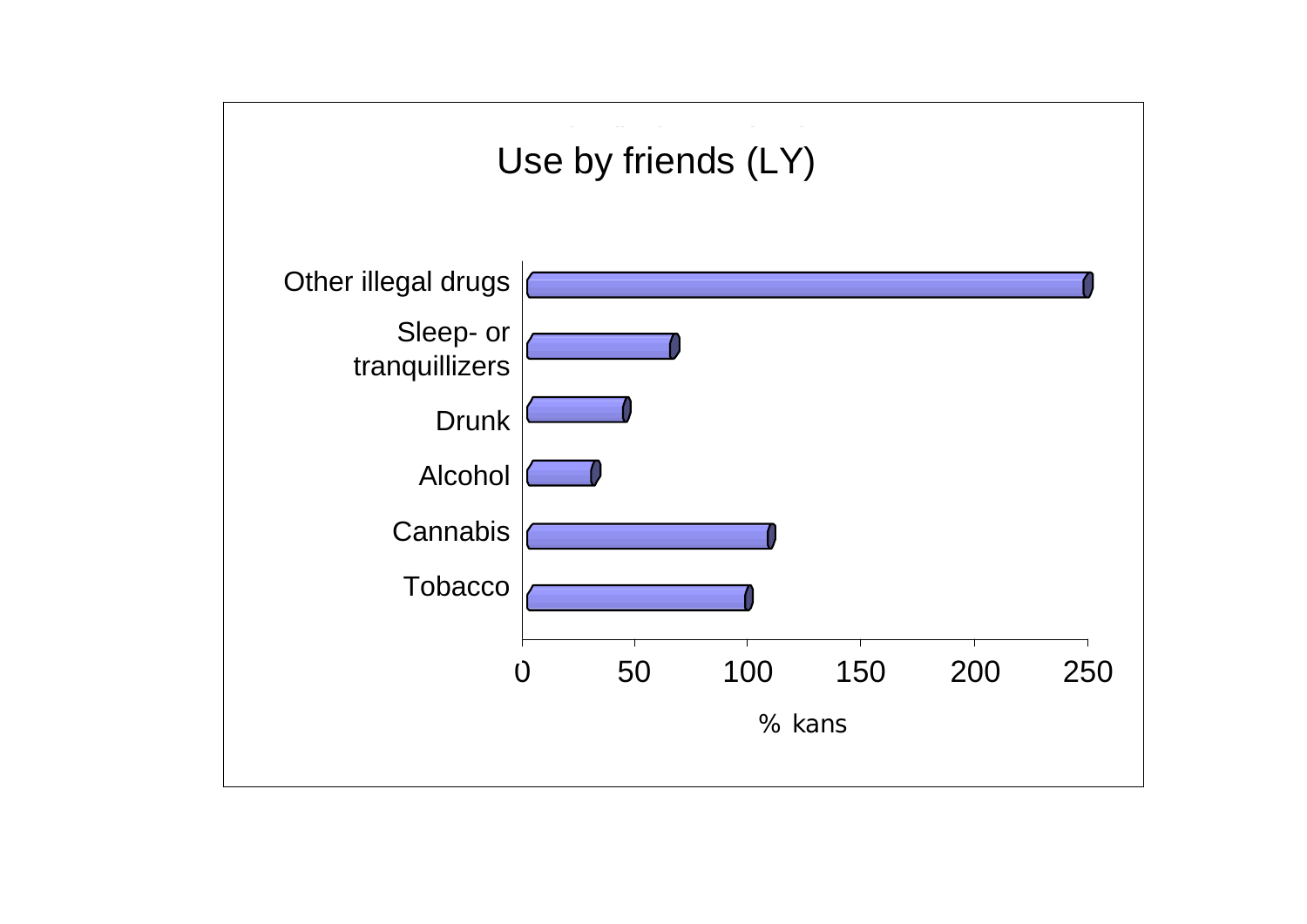## Use by friends

Risk factor for all products

**Make distinction between** *correlation* **and** *causal relation*

**Not** *bad friends* **are pushing the youngster to drugs, but** *normative belief*

**Lifeskills lessons about:** 

**group dynamics** *critical thinking,* **overestimated prevalence numbers**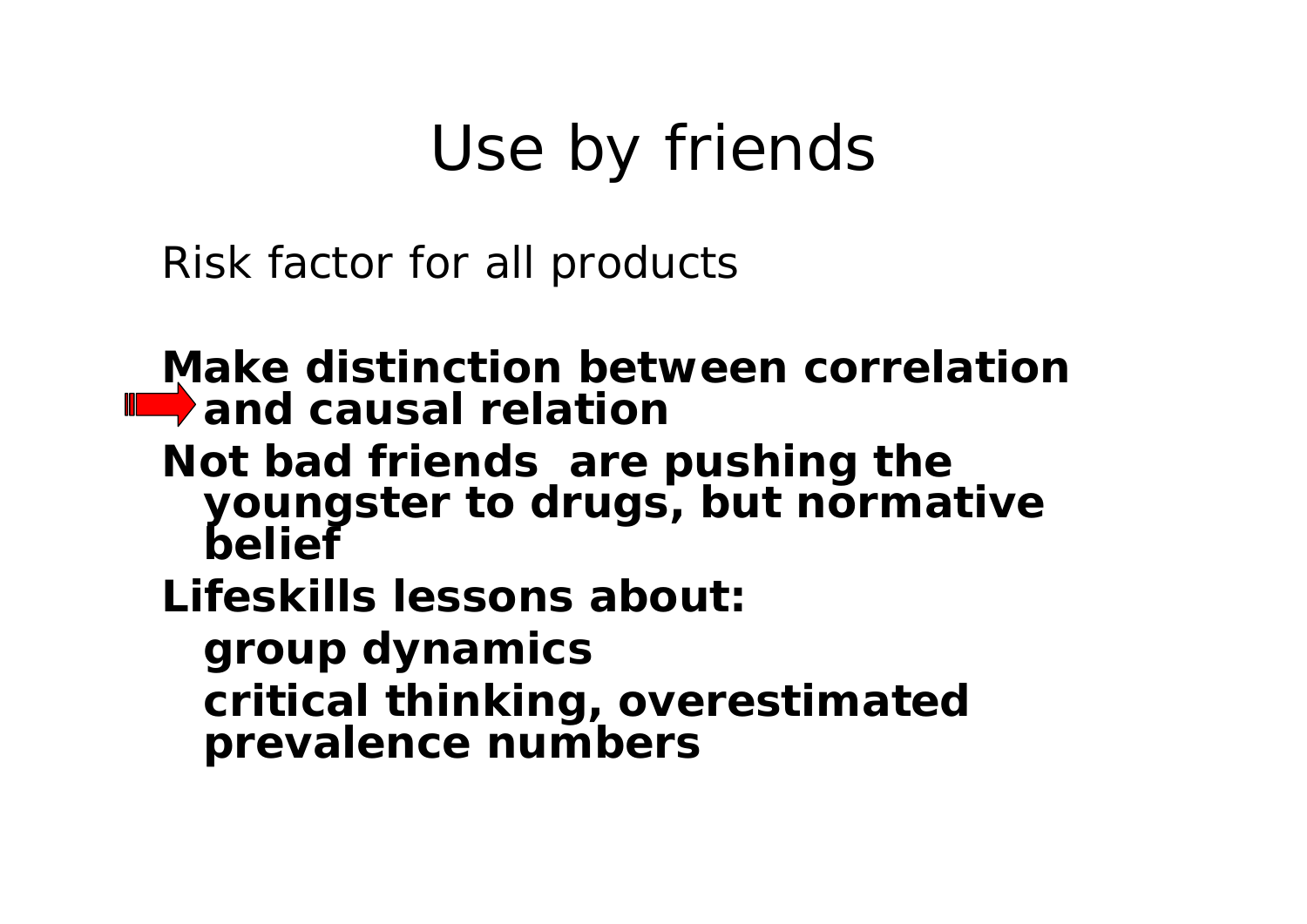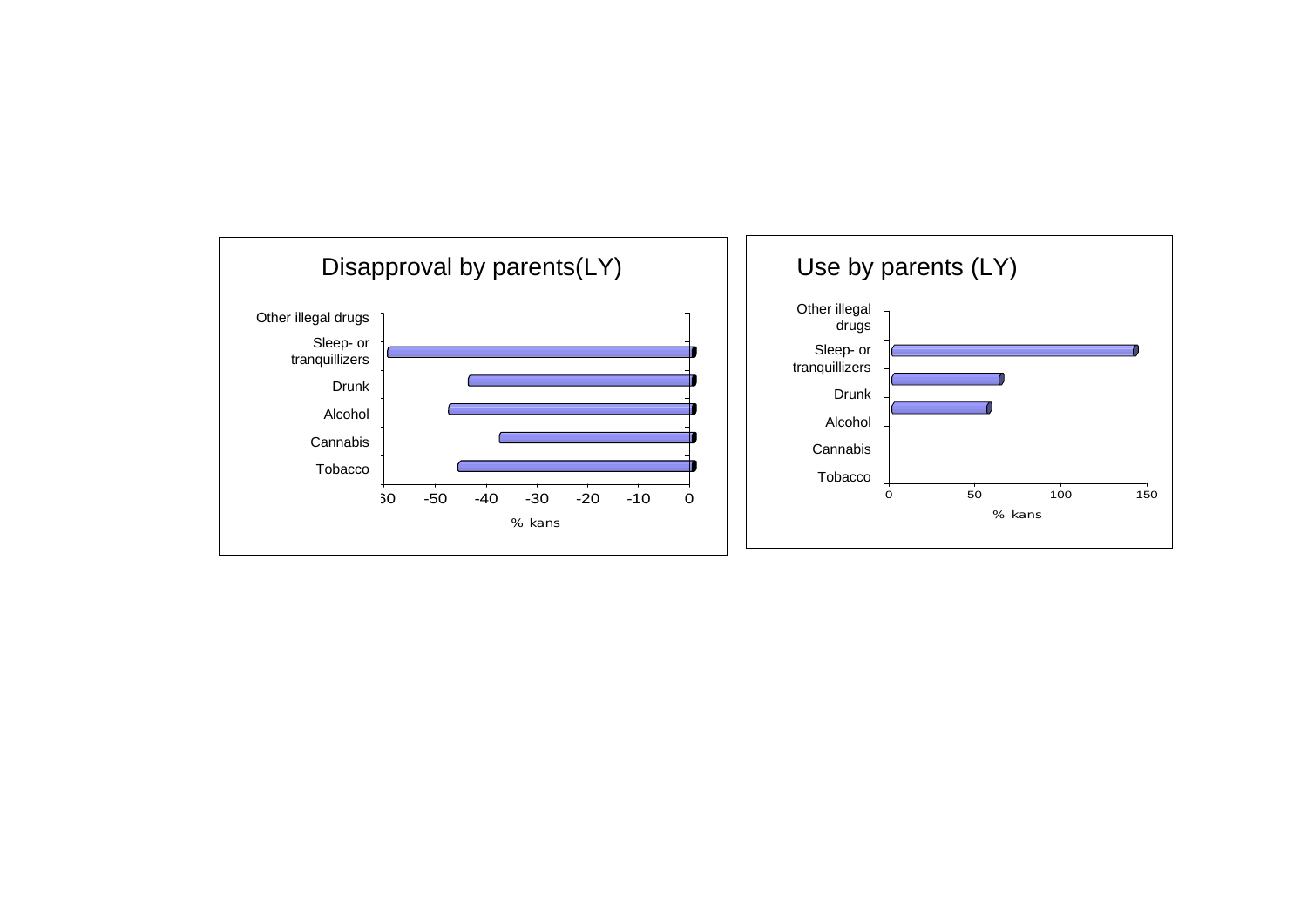### Disapproval and use by parents

Protective factor: disapproval. Risk factor: use. Especially legal drugs. Less for cannabis, not for illegal drugs.

**Upgrade the disapproval by parents.** 

**Role for socio-cultural sector, welfare, companies. Distinction between** *perception* **of disapproval and**  *constant warning*

**Example function.** 

**alcohol and medication: a pattern that has become very casual**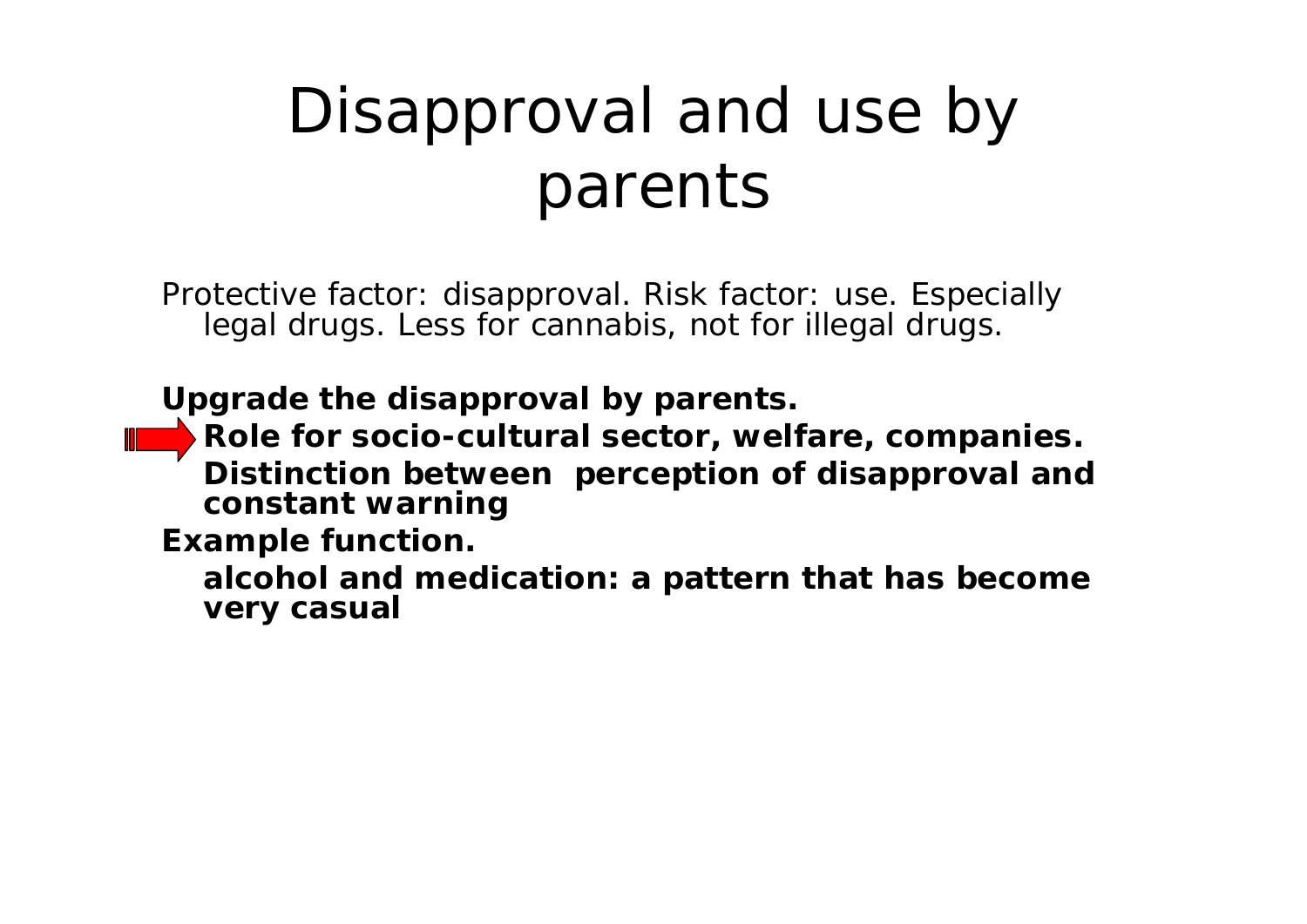#### Estimation of risk of product (LT) (Lifetime) Estimation of risk of product (LT)

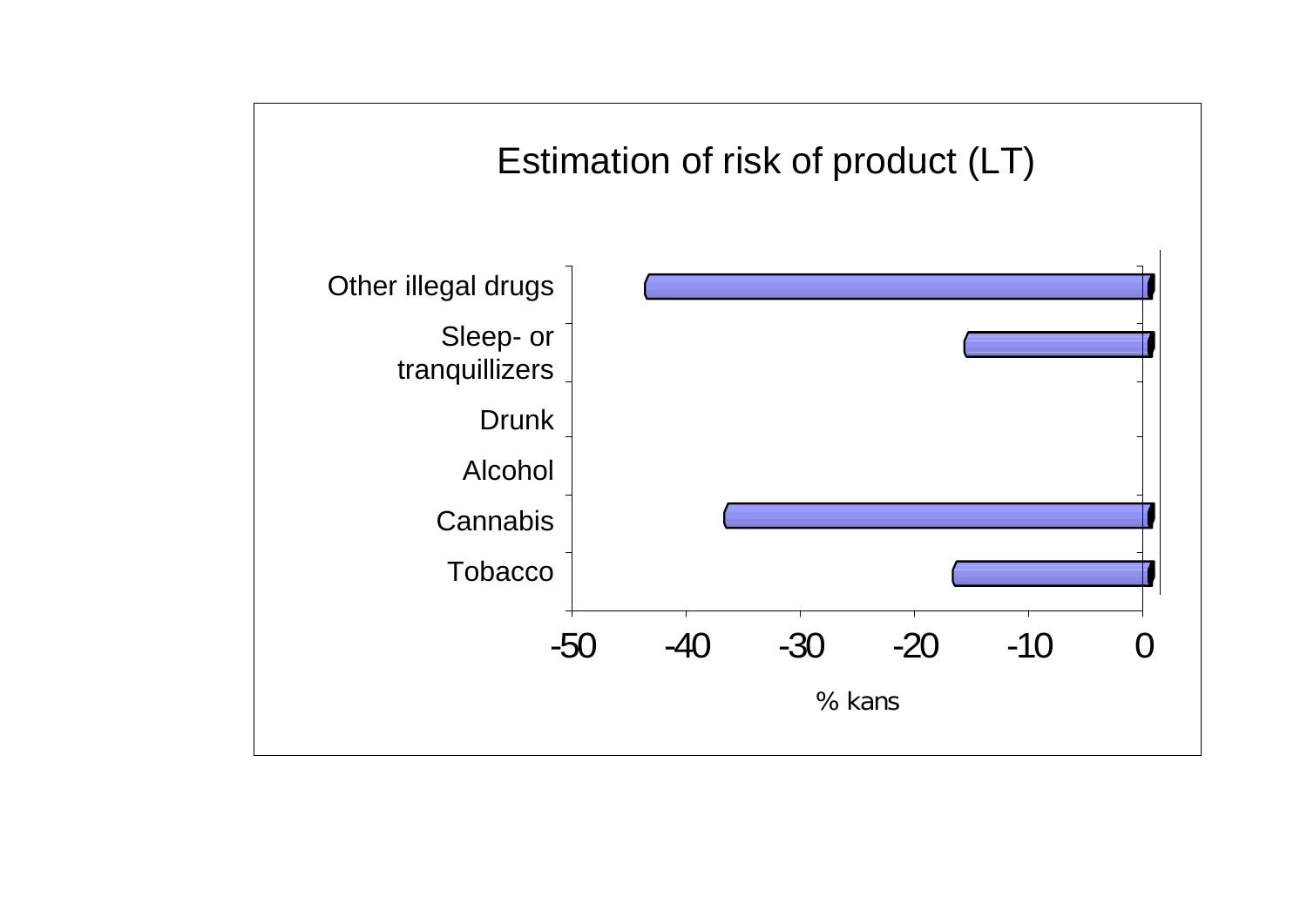# Estimation of risk



Protective factor: less legal drugs, less cannabis and much less other illegal drugs.

#### **Information on effects and risks**

**not automatically by class teacher or lifeskills teacherbut integrated in biology, hygiene Local or regional government: information through the .net**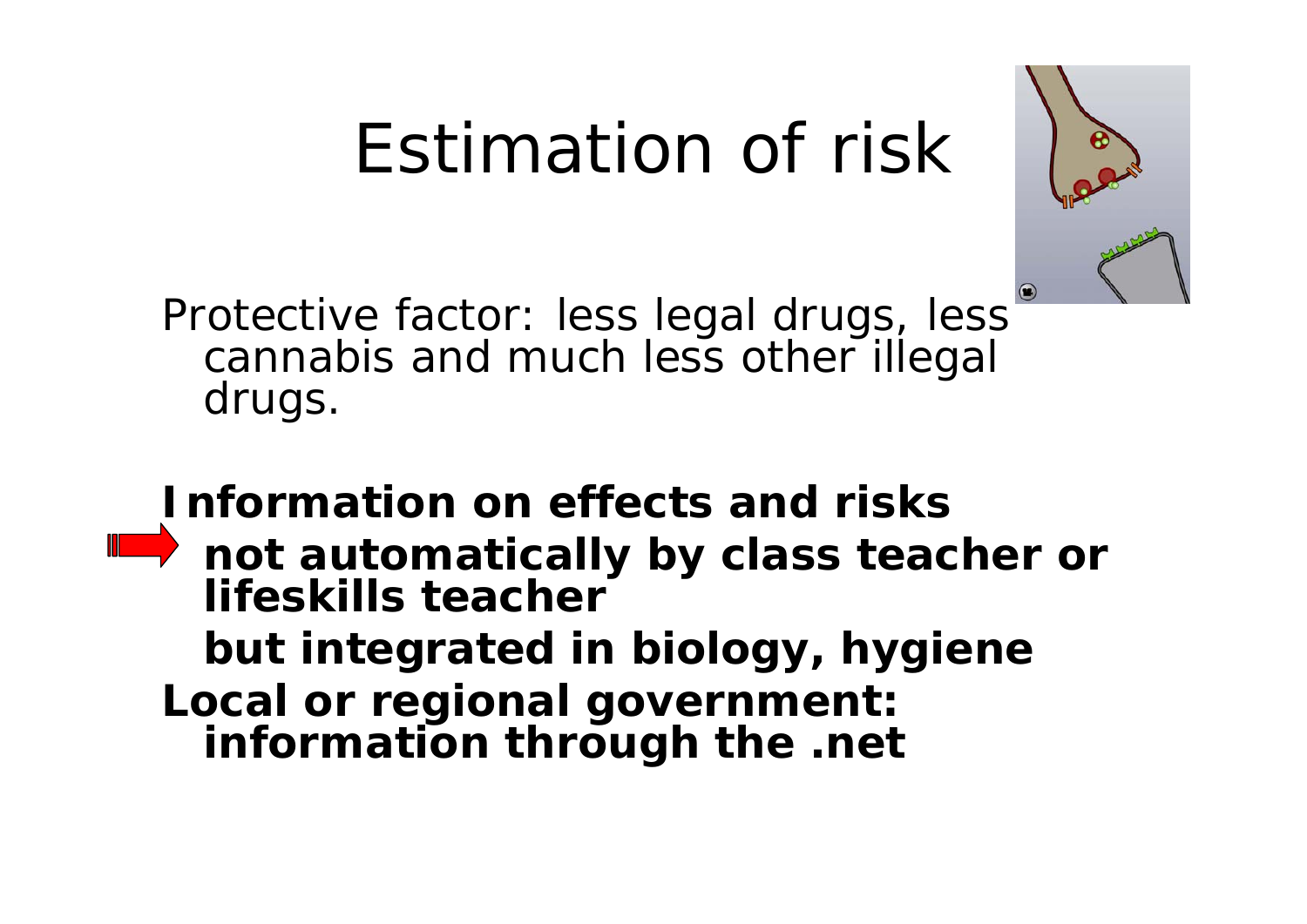Normative influenceSubstance factorsSelfesteemGoing out<br>Problem behaviour Assertivity in class GenderHome situation**Schoolresults** Circle of friendsAssociations & sport Available money Schooltype Region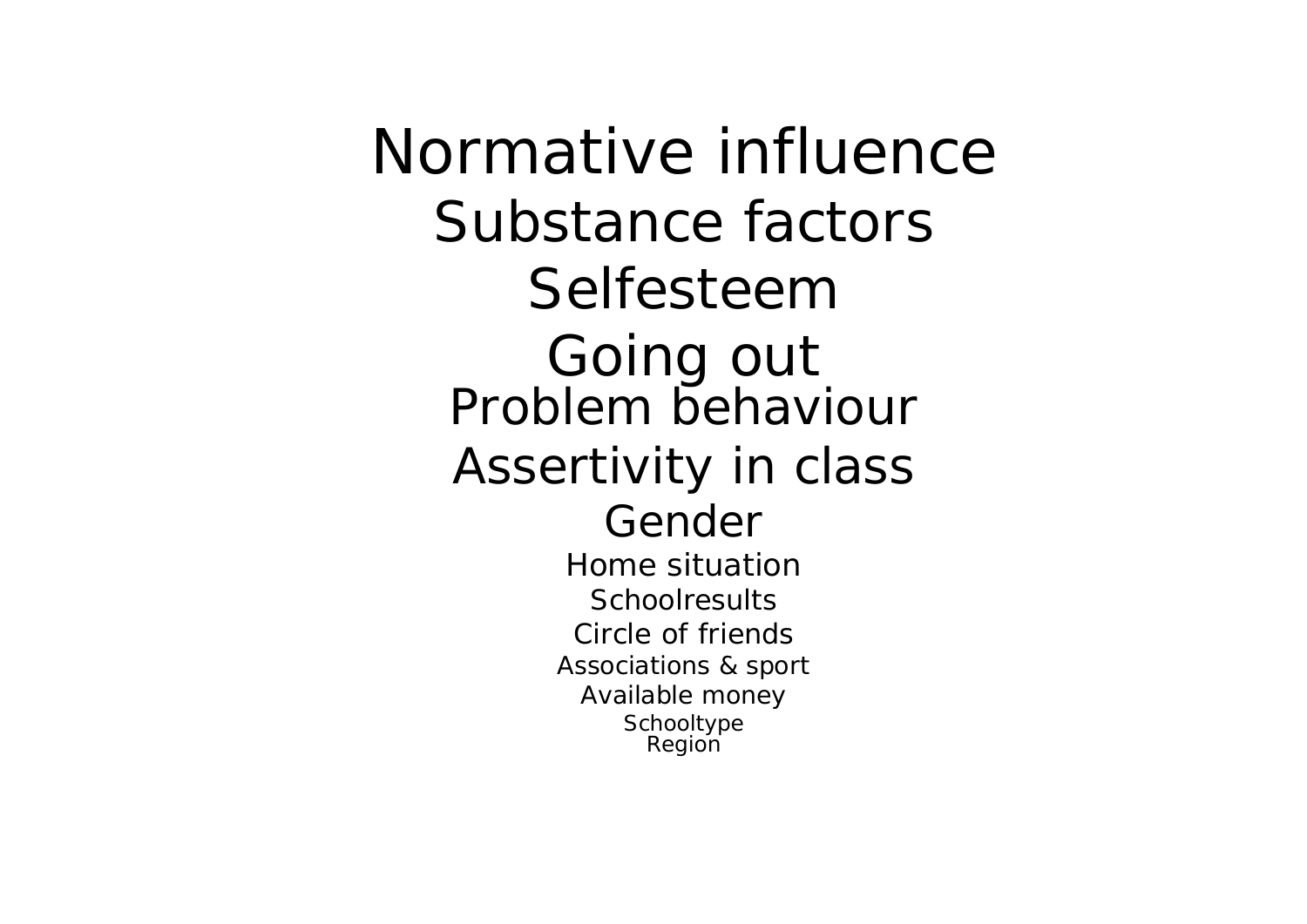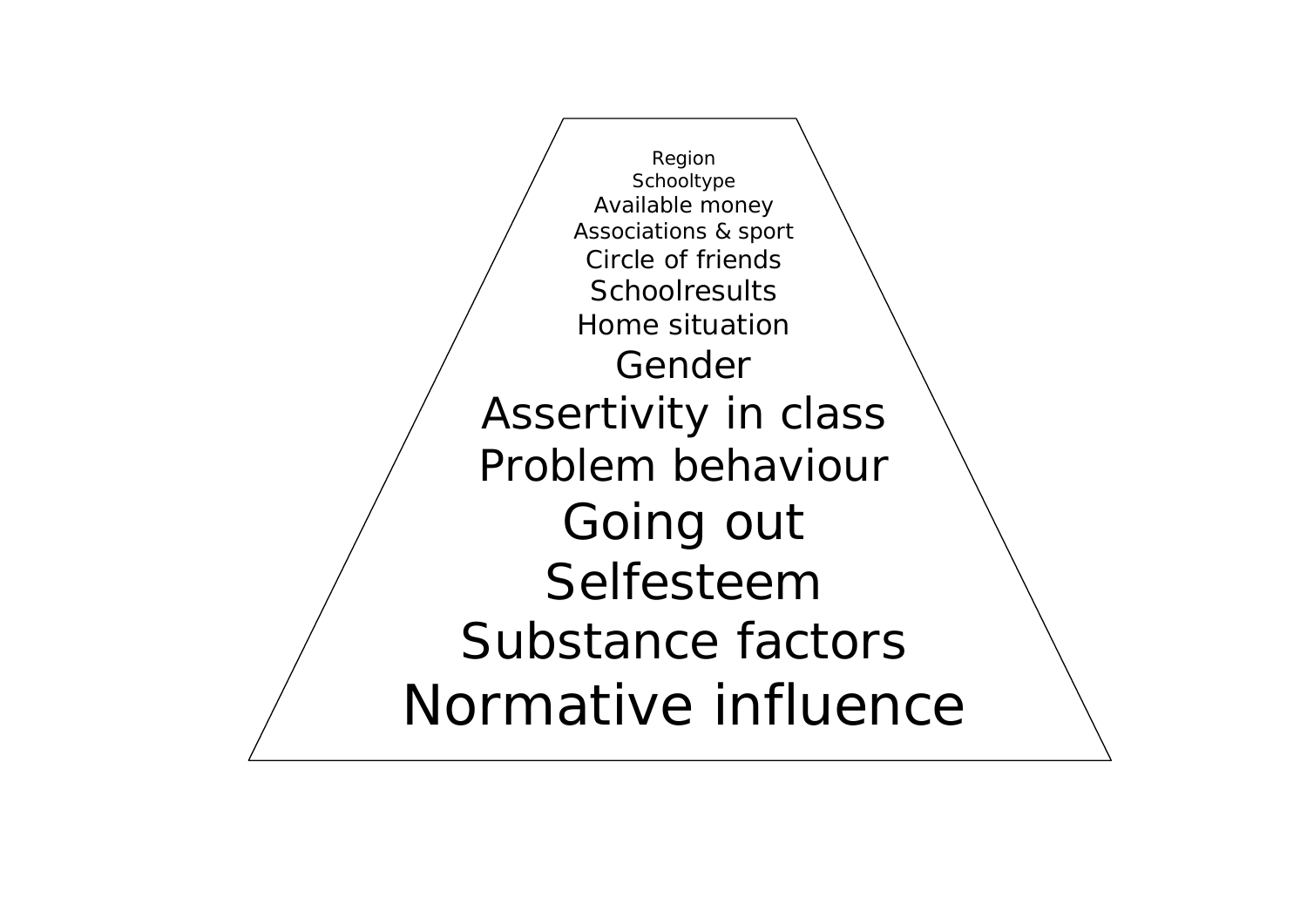# Community based issues

- •Parents: interactive, *homeparty*
- •Peer to peer summer campaign
- •Screening, selfhelp & info via .net
- •Alcohol- and drug policy in workplace
- • Club scene: differentiate primary secondary
- • Risk groups: adhd hyperactive, addicted parents, …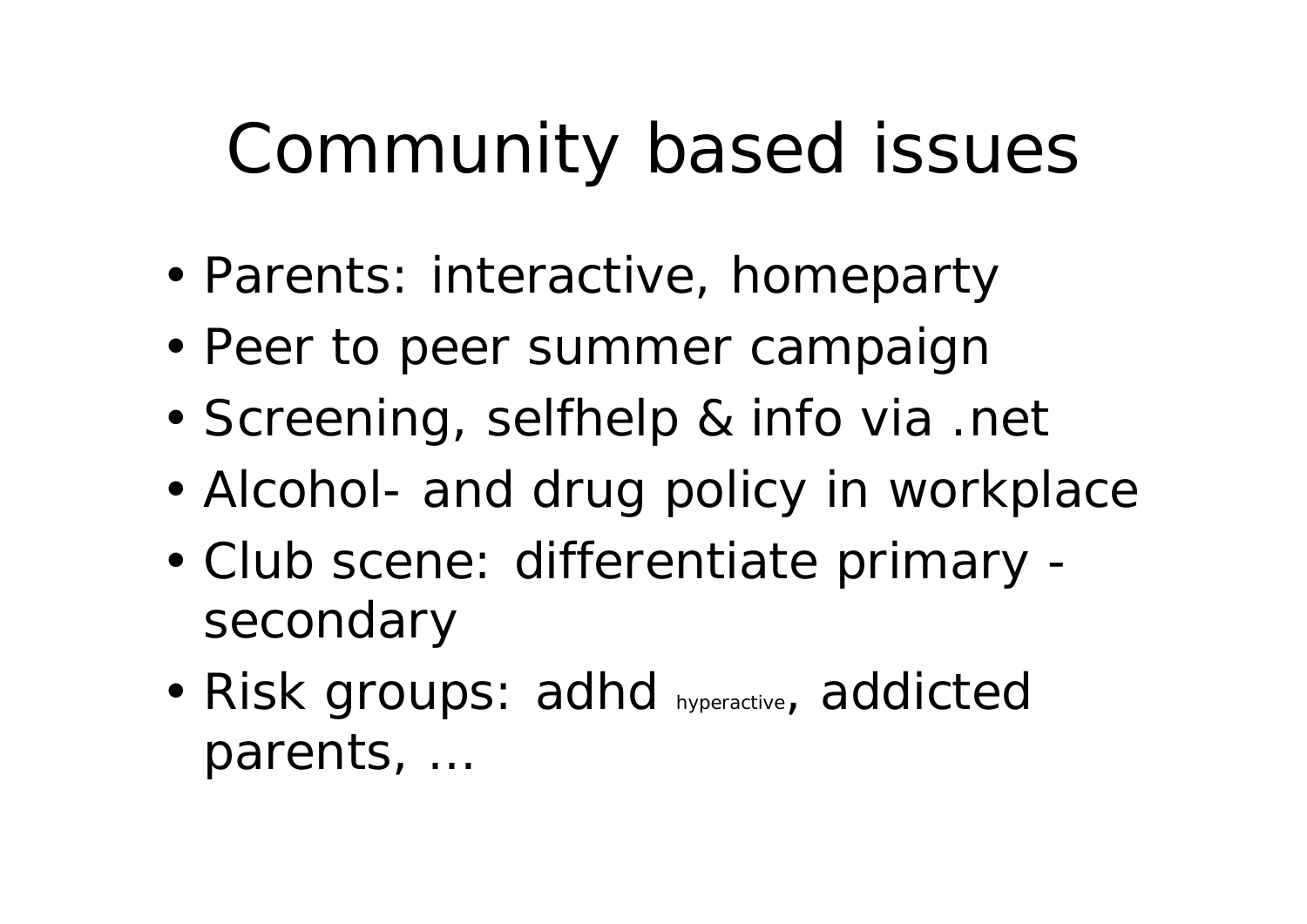*Addicted parents: sometimes children educate their parents instead of the other way around*